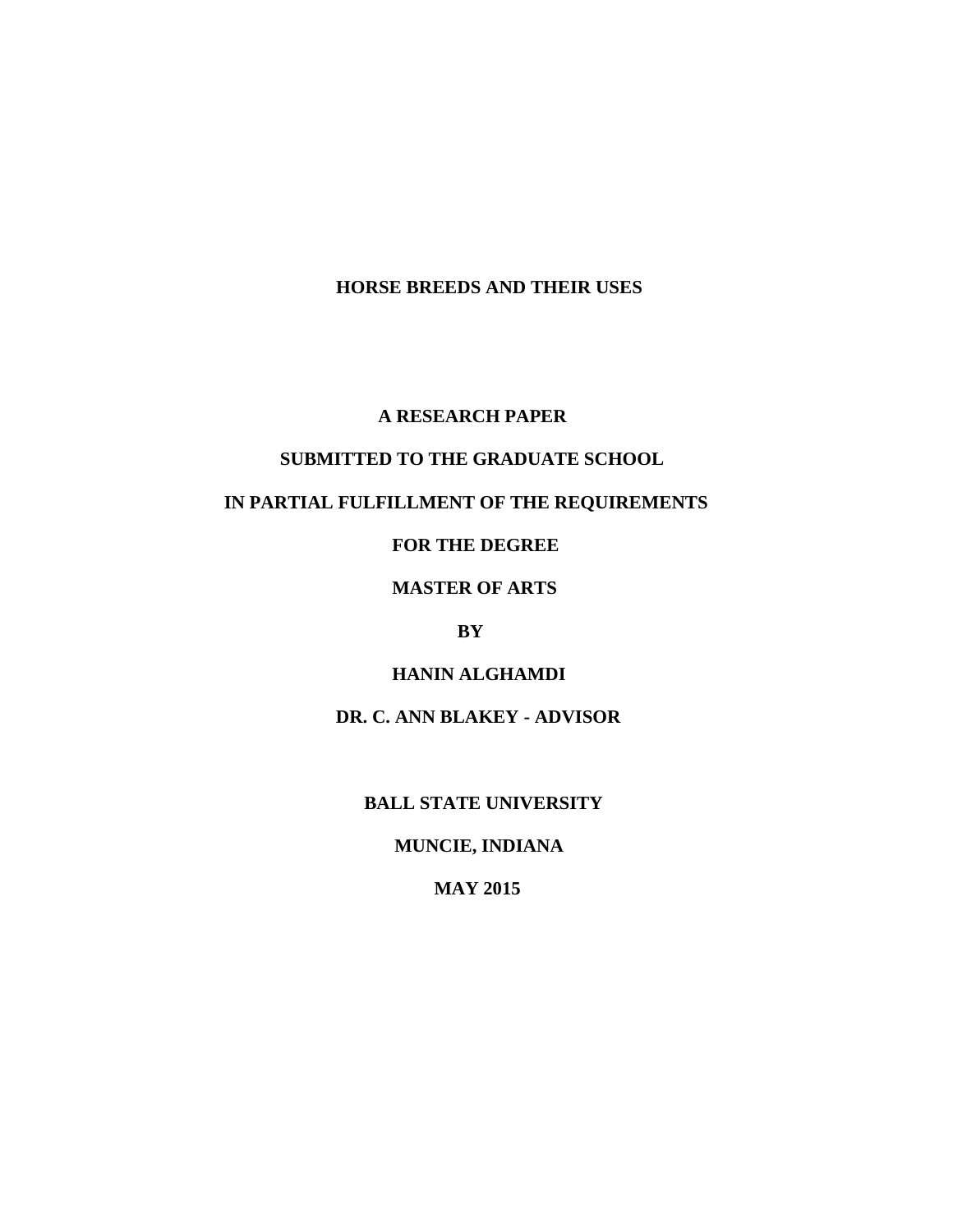## **Acknowledgment**

This research paper would not have been done without the support of many people in my life. Countless thanks to my adviser Dr. C. Ann Blakey, who guided me throughout this research paper and provided me expert advice and encouragement. Special thanks to my parents in Saudi Arabia for their endless support and encouragement all my life. Also, I am grateful for my friends and instructors who have been helping and supporting me during my stay in the United States. Finally, I would like to thank Butterfield and Hartmeyer stables for allowing me to take horses lessons, which helped me a lot to improve this research paper.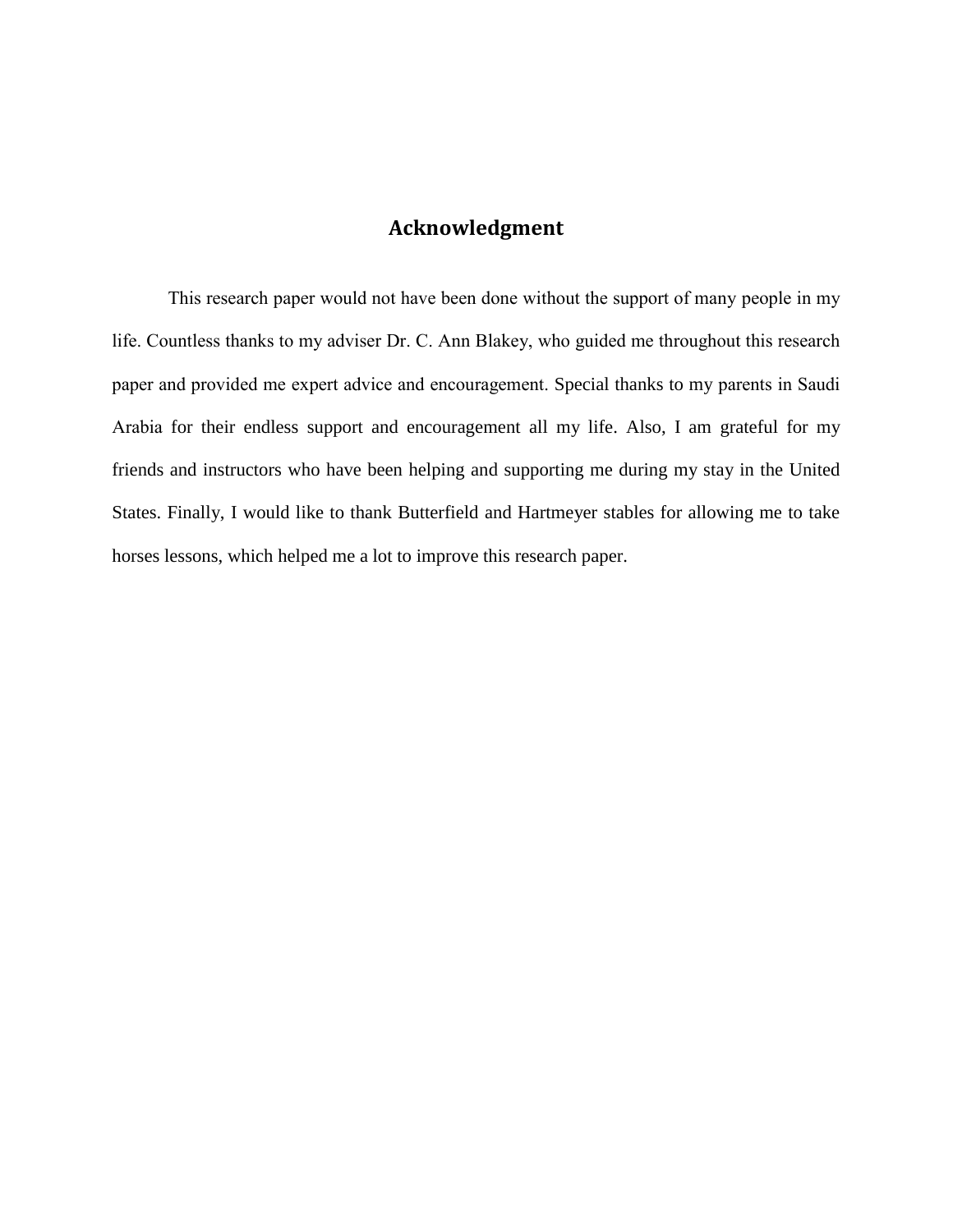# **Table of Contents**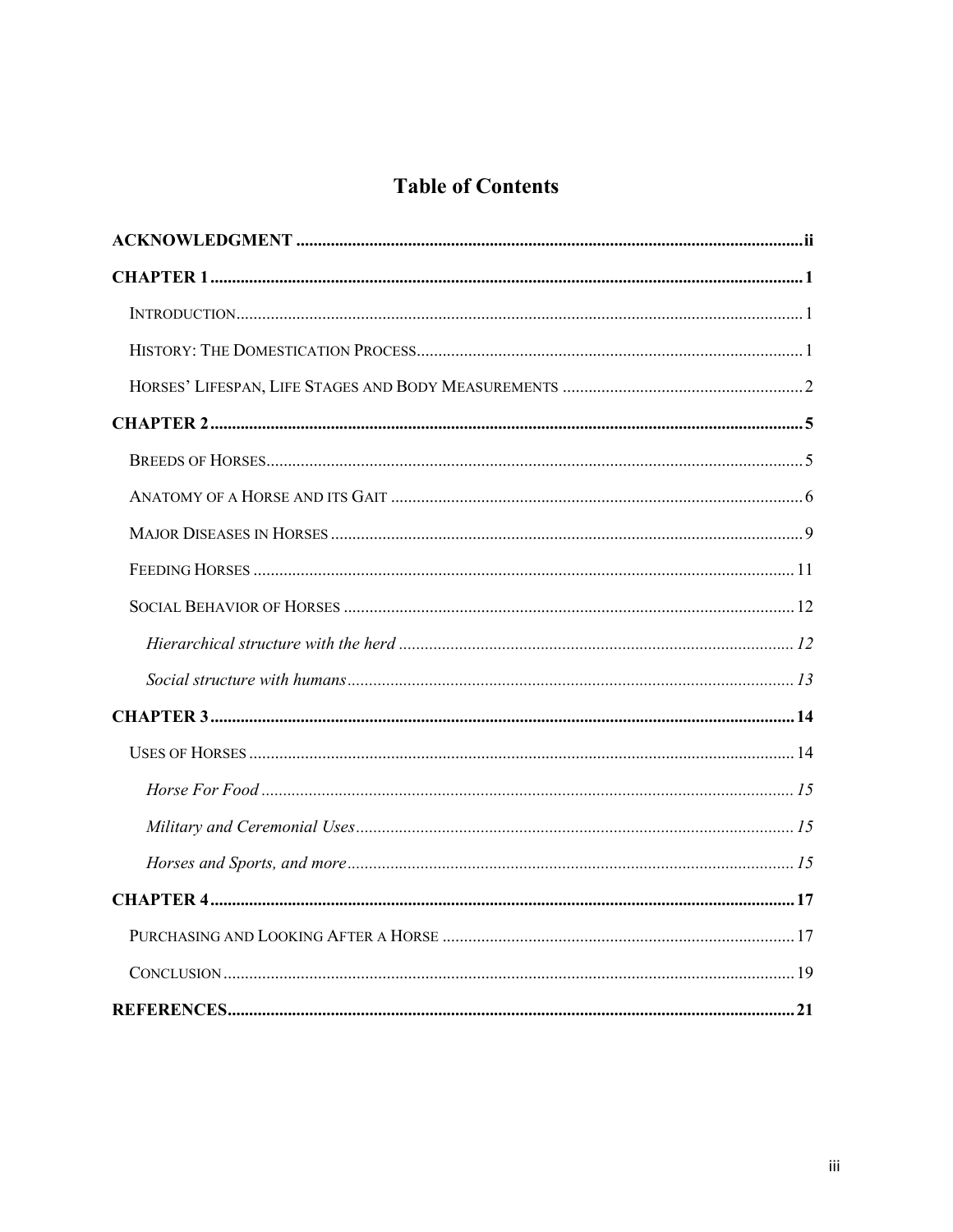## **Chapter 1**

#### **Introduction**

Horses are among the most significant animals in the contemporary society. They signify royalty, affluence, sophistication, strength and raw power. The horse has had significant influences on the lives of people around the world both in the contemporary and the ancient world. According to historical data, the horse has evolved drastically in less than 50 million years (Heuser, 2009). Historians maintain that the horse evolved from a tiny multi-toed creature into the massive and hardy animal known today (Heuser, 2009). Green (2012) gave a succinct description of the horse as an animal that has earned the respect of all men as a glorious beast of burden that reached to royal attention; an animal that has been a reliable companion of mankind in combat, in transit and in leisure. Its natural strength and versatility remains one of the many marvels of nature (Cassidy, 2009). A herd of horses galloping at dusk in their majestic splendor creates a magnificent sight to behold. The bliss of riding on a horseback or in a horse-drawn chariot is one of a kind. A review of the history of mankind and horses, the domestication process, breeds of horses, and the uses of horses is presented herein. The information given within this paper has been obtained through peer-reviewed sources, as well as the observation of horses in their natural habitats.

#### **History: The Domestication Process**

According to zoologist, archeologists, and historians, human beings began the process of domesticating horses around the year 4000 BCE (Cassidy, 2009). By 3000 BCE, the domestication of horses had been widespread in Asian and Europe and led to selective breeding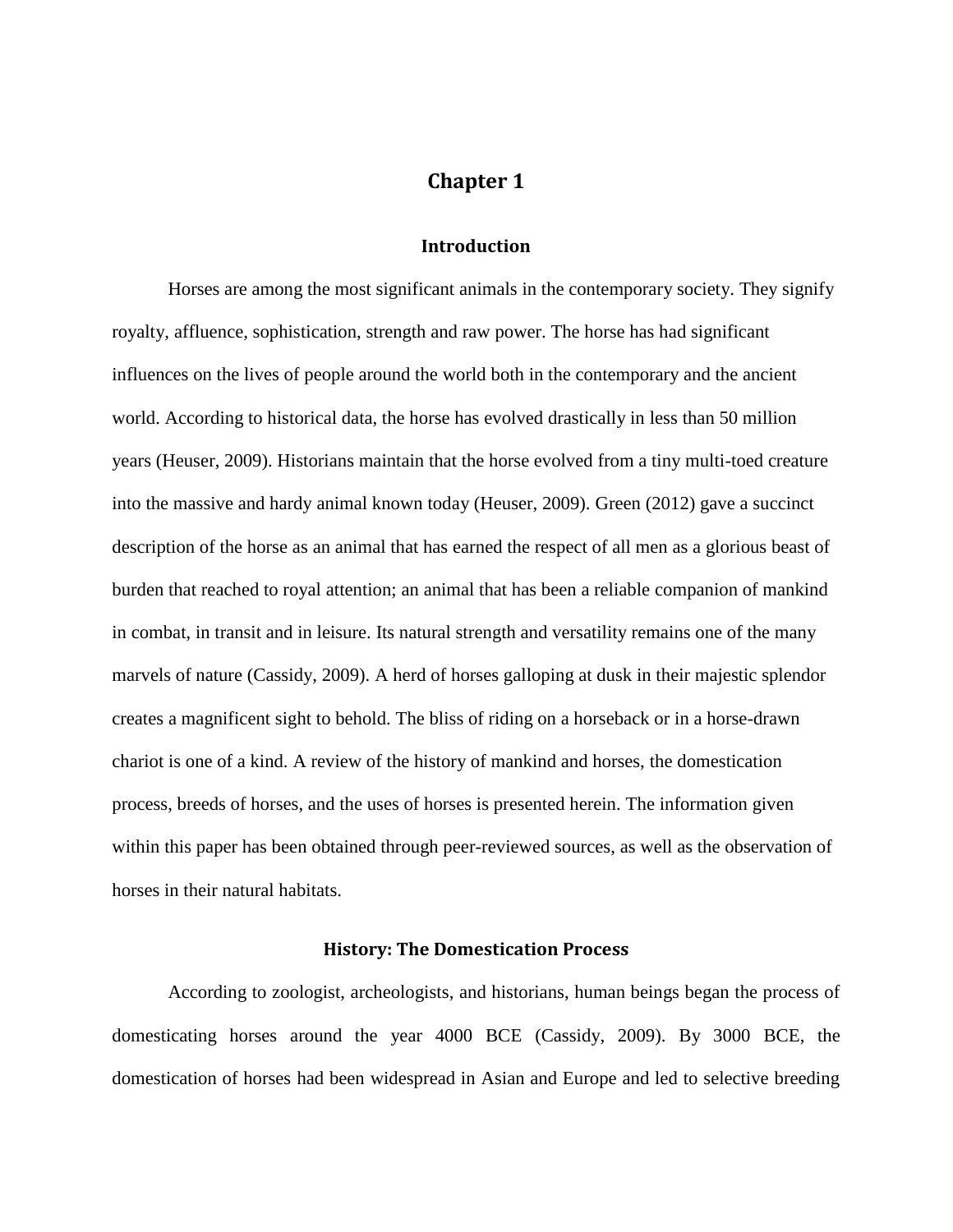that produced the current breeds of horses (Julien, 2006). Available evidence suggests that the first species of domesticated horses existed in the Eurasian steppes (Kavar, and DovÄ, 2008). Here, horses were used for food as their milk and meat provided a stable source of carbohydrates and proteins. Men then began harnessing the horse's strength in tilling the land and for transportation. Soon, the practice spread across Europe, Asia, and eventually the horse was reintroduced to North America. The horse's journey to legendary status has a humble beginning. During ancient wars, horses would be used to transport mighty armies and carry them to great conquest. The most widely acclaimed historical text on horses was written in Greece around 400 BCE by Xenophon. Numerous other texts followed immediately after Xenophon's work.

Among the available historical texts are those that describe medieval uses of horses as well as medieval inventions. According to these texts, the medieval people used horses extensively for tilling and for hunting game (Julien, 2006). The medieval people pioneered and developed the idea of a horse collar and stirrups (Julien, 2006). The stirrup was invented in order to provide comfort and extra security for the rider while the collar was designed to enable horses pull huge loads with ease. Another indispensible medieval equine innovation is the nailed horseshoe and light weight chariots, which later inspired contemporary steam engines and automobiles. The horseshoe enabled horses to travel for longer distances without fatigue injury to the hoof.

#### **Horses' Lifespan, Life Stages and Body Measurements**

Horses vary in lifespan depends on their breed. The size of the horse can also vary as it grows and develops from birth to maturity. The developmental life-stages and lifespan of a horse depends on different factors including, but not limited to, type of breed, management practices, natural calamities, and geographic location (Kavar and Dova, 2008). The different breeds have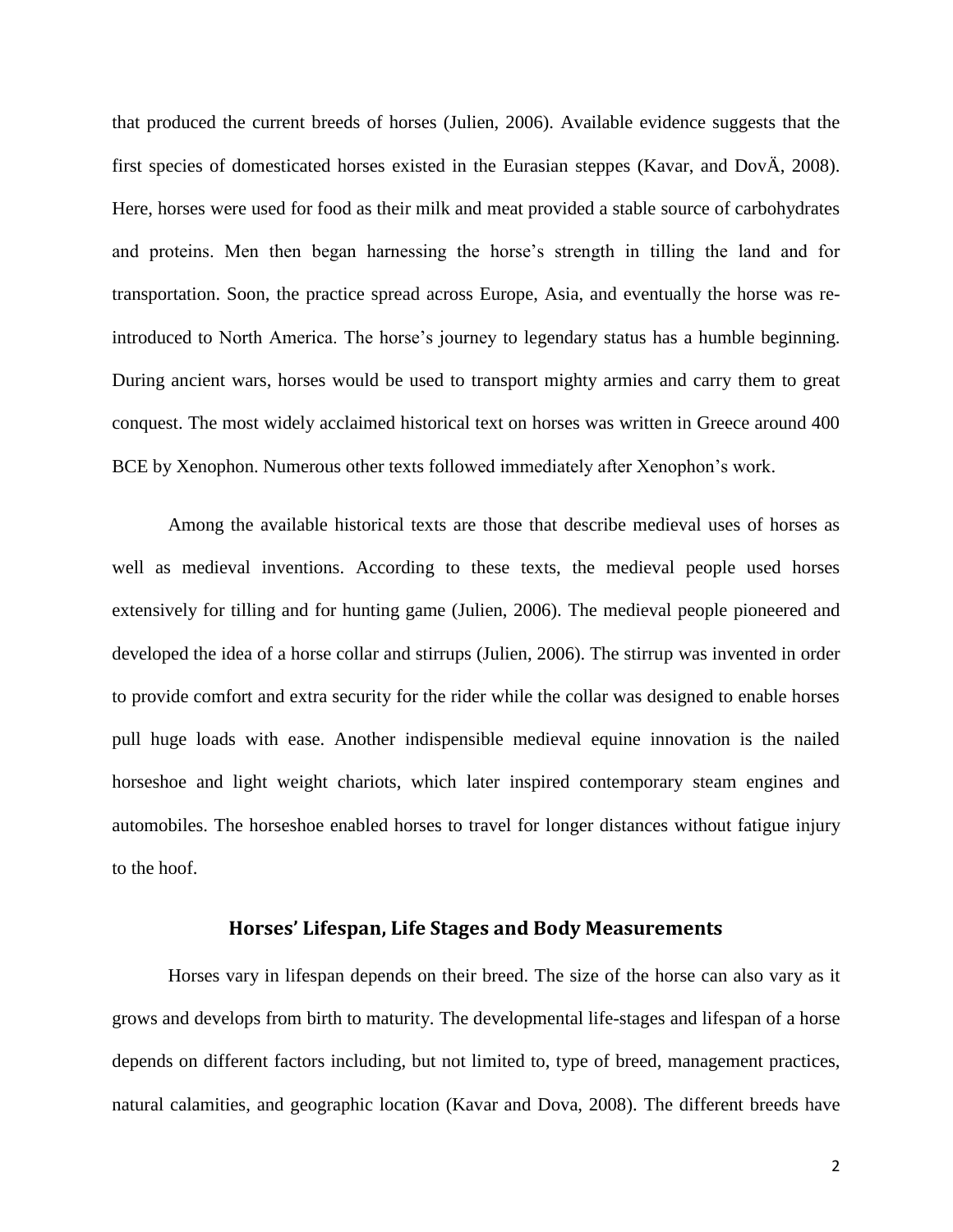been classified based on their body type and measurements. Different geographic regions became known for specific breeds or types of horses: ponies, light horses; or drafts.

On average, the lifespan of the modern horse ranges from 23 to 32 years (Kavar and Dova, 2008). Some breeds and individual horses have been reported to have lived for 40 years and beyond, although these cases are extremely rare. Old Billy is the oldest horse to have ever lived. He was borne and lived in England, and died at the age of 62 (Kummer, 2013). His skull is preserved at the museum of Manchester. It is important to note that horse years are counted by adding one year every January first of every year that the horse lives. This is done regardless of the actual month or day of birth.

After birth, the horse enters into its first stage of development as a foal. This is a young horse (typically less than a year) of any gender (Lau, Peng, Goto, Chemnick, Ryder, and Makova, 2008). After the first year, the foal graduates into the yearling stage. This is a horse of any gender between one and two years. After the second year, the yearling maybe referred to as either a colt or a filly depending on its gender. A colt is a male horse of less than four years but older than two years, while a filly is its female counterpart (Lau, Peng, Goto, Chemnick, Ryder, and Makova, 2008). After the fourth year of growth, the colt or filly is then referred to as a stallion or mare, respectively. These are fully grown horses capable of reproduction. It is important to make the distinction between a stallion and a gelding.

During these different life stages, horses grow into different sizes. On average, a fully grown horse measures 14.2 hands or more (Lippold, Matzke, Reissmann, and Hofreiter, 2011). This is equivalent to 147cm or 58 inches, where 1 hand is equivalent to 4 inches or 10.16 cm. This height refers to the distance between the ground and the withers. The withers is that part of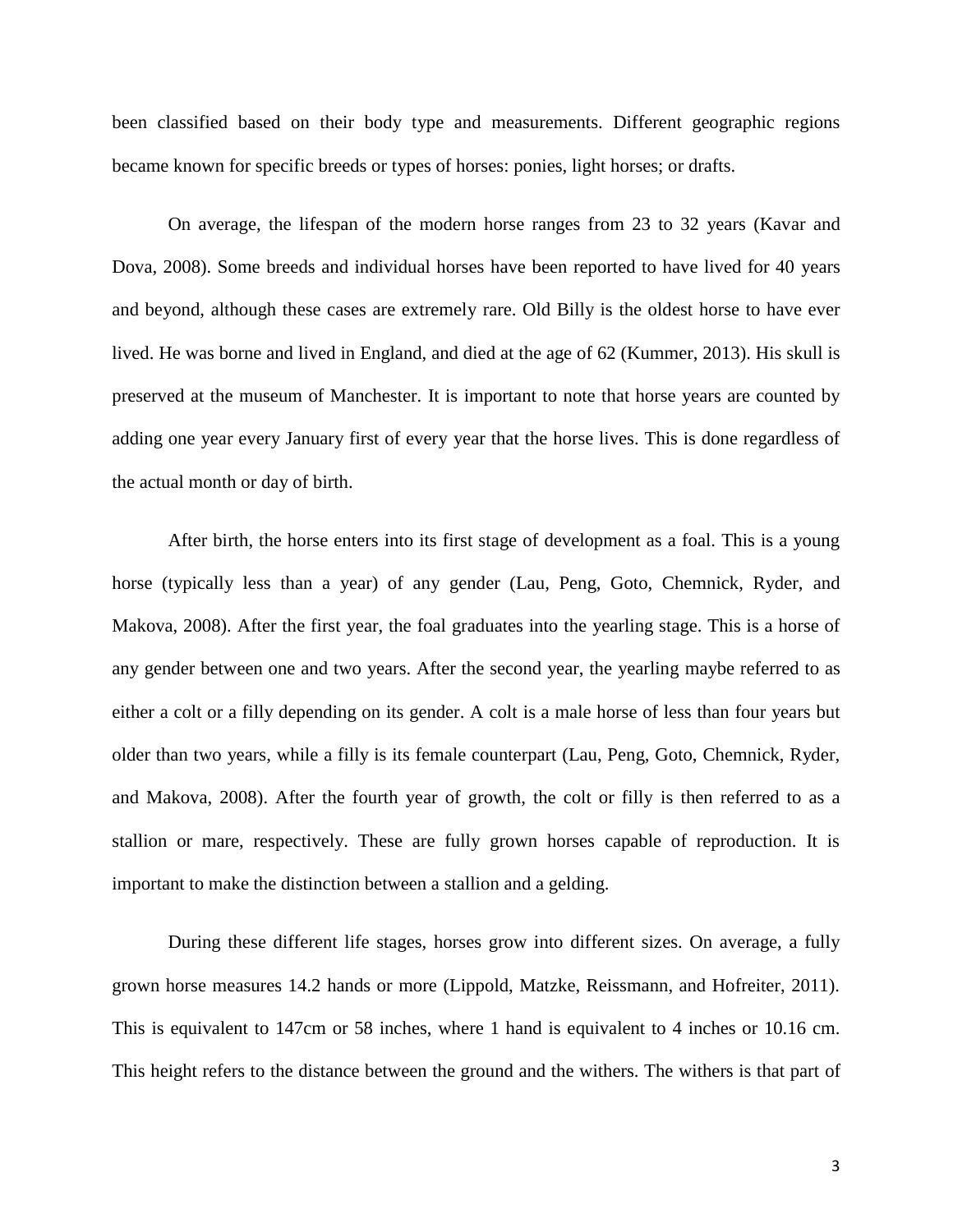the horse's body where the neck meets the back. Unlike the head or the neck, the withers are a stable part of the horse's anatomy as it does not move. The head and the neck on the other hand can move up or down relative to the rest of the body. The horse's height varies depending on the breed and also depending on nutrition (Lippold, Matzke, Reissmann, and Hofreiter, 2011). Properly fed thoroughbreds would usually tower to a staggering 16 hands which is equivalent to 163cm or 64 inches. These horses can weigh up to 1000-1200 lbs (453-544 kgs). While draft horse breed which are commonly used for heavy weight duties due to their massive strengths can weigh up to 1800-2000 lbs (816-907 kgs).

Light riding horses and ponies are shorter in stature and lighter in weight (Morin, 2006). The heights of these horses range from 14 to 16 hands which is equivalent to 142cm or 56 inches and 163cm or 64 inches respectively. They can weigh anything between 300 to 600 kilograms depending on management. Ponies are distinguished from horses by height. Normally, ponies are shorter in stature as compared to ordinary horses (Morin, 2006). All animals bred out of ponies are also regarded as ponies even if they grow to become taller than ordinary ponies (Morin, 2006). This same criterion is used for identifying horses. Ponies are also mild and easily tamable compared to horses. The short stature of ponies makes it easy for young horse riders to mount the horse while its docile nature makes it easy for horse whisperers and trainers to train the animal for use with children.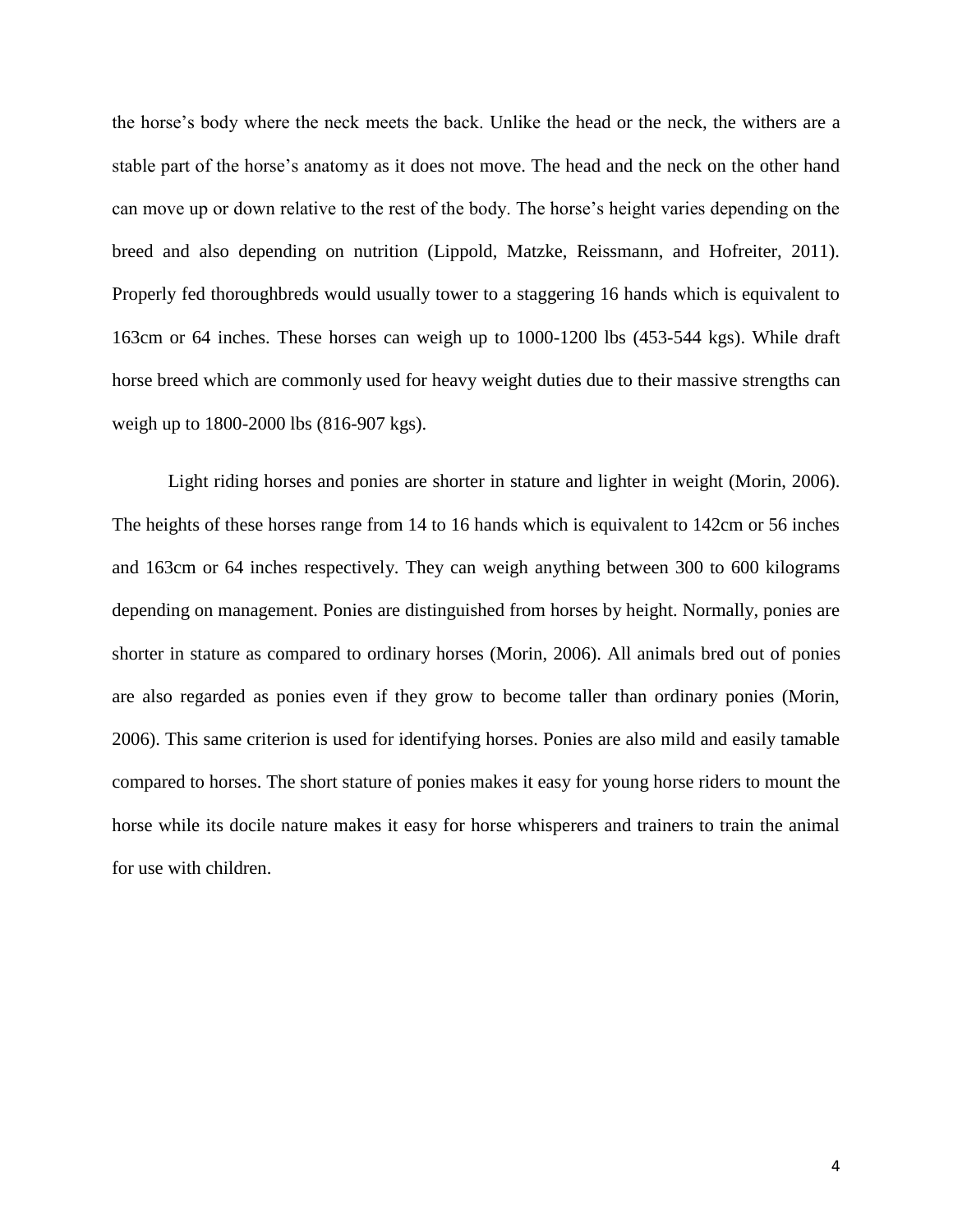## **Chapter 2**

### **Breeds of Horses**

Horse breeds refer to specific types of horses with unique characteristics that are transferrable to the offspring (Smiley, 2004); such features include performance ability, conformation, disposition, and color. For example, the thoroughbred is the most common and recognizable breed of horse. Its agility and distinctive characteristics make it appropriate for sporting activities like horse racing, steeplechase, jumping, fox hunting, and eventing. There are more than 300 breeds in existence today.

The practice of breeding animals arose from the need to harness different characteristics possessed by different individual animals. Selective breeding of the horse began soon after the domestication of other animals. Historical records imply that the first persons to develop successfully selective breeding were predominantly the desert dwelling Arabian ethnic group called the Bedouin. Archaeological findings and available texts suggest that the Bedouin were obsessed with careful breeding practices. Perhaps their supposed practice of selectively breeding the horses was necessitated by the harsh weather conditions in the deserts. The Bedouins did wide researches and kept extensive pedigrees of their horses. These they exchanged with for other valuable goods like gold, silver and agricultural produce with other traditional desert dwellers and traders.

During the Ottoman era, most Bedouin traditions had changed due to prolonged interactions with other cultures. They had also exported the culture of horse breeding to other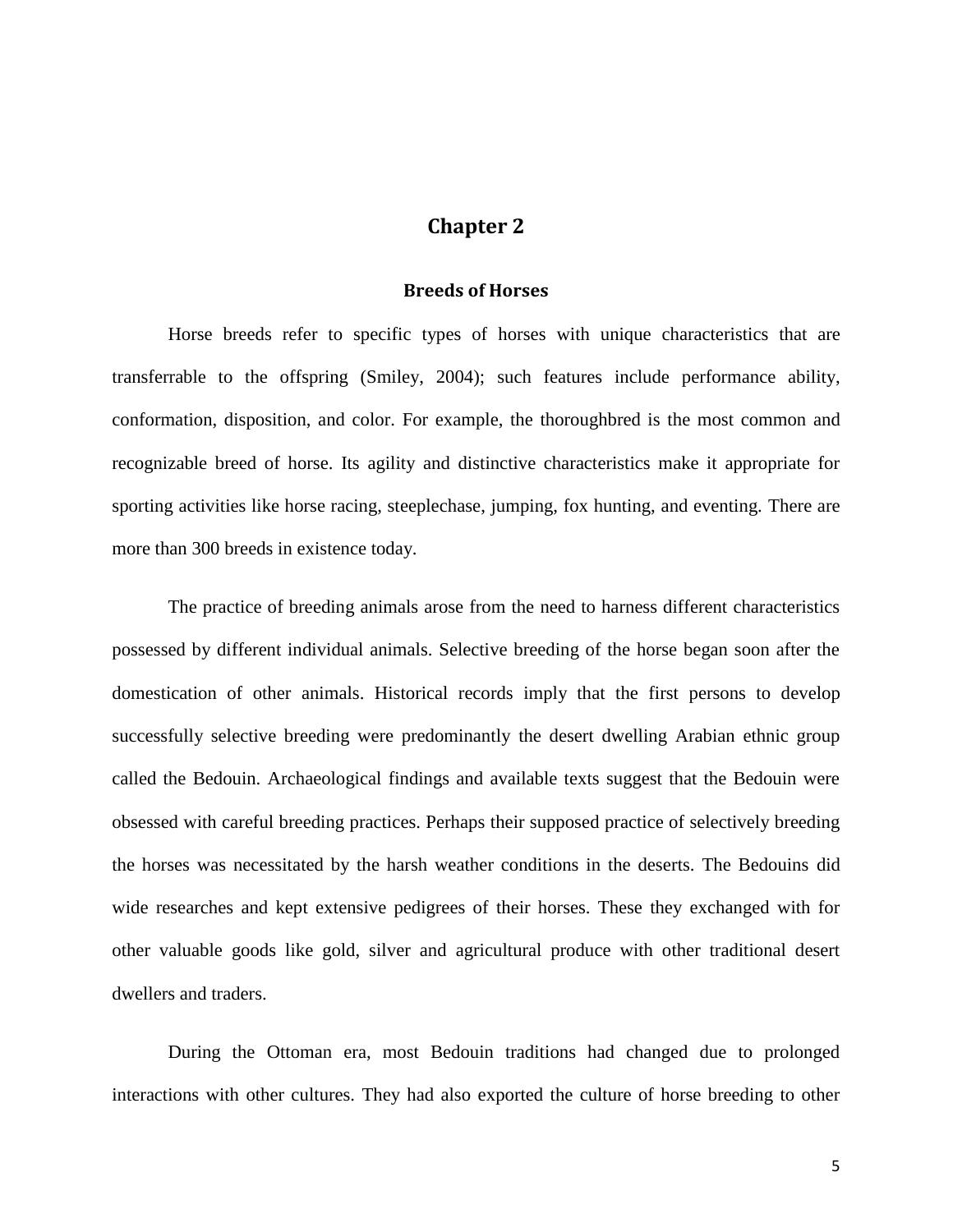parts of the world, notably Europe. These ancient Arabs were known for their skillful breeding techniques and for valuing immensely pure bloodlines. With their skills, which were mostly passed from generation to generation via word of mouth, the Bedouins were able to develop specific characteristics in horses to perform specific functions. Evidence of the Bedouins breeding traditions in Europe can be seen in the development of other breeds, such as draft horses which were necessitated by the existence of demanding farm work such tilling the land.

#### **Anatomy of a Horse and its Gait**

Anatomy is the branch of biology and or zoology that deals with the study of the structure of the body of living organisms. It creates a concise and elaborate understanding of living things thus facilitating the provision of care and monitoring. A clear understanding of the horse's anatomy facilitates proper care and management of the horse.

The anatomy of the horse evolved significantly in only 50 million years. The skeleton of the current species of the horse is composed of 205 bones (Otfinoski, 2010). Unlike humans, horses lack the collar bone. A set of powerful muscles, ligaments and tendons attaches the horse's forelimbs to the spinal column, which also attach the shoulder blade to the torso. There are no muscles present below the knees and hocks of a horse. The horse's hooves are surrounded by cartilage and specialized tissues. The outer covering of the hooves are rich in keratin, the same stuff that constitutes human finger nails. The deposits are, however, intense and tightly packed together to make the hooves tough and able to support the rest of the horse's body. Horse shoes are designed to ease the pressure on the hooves, to minimize injury and to make horses more comfortable.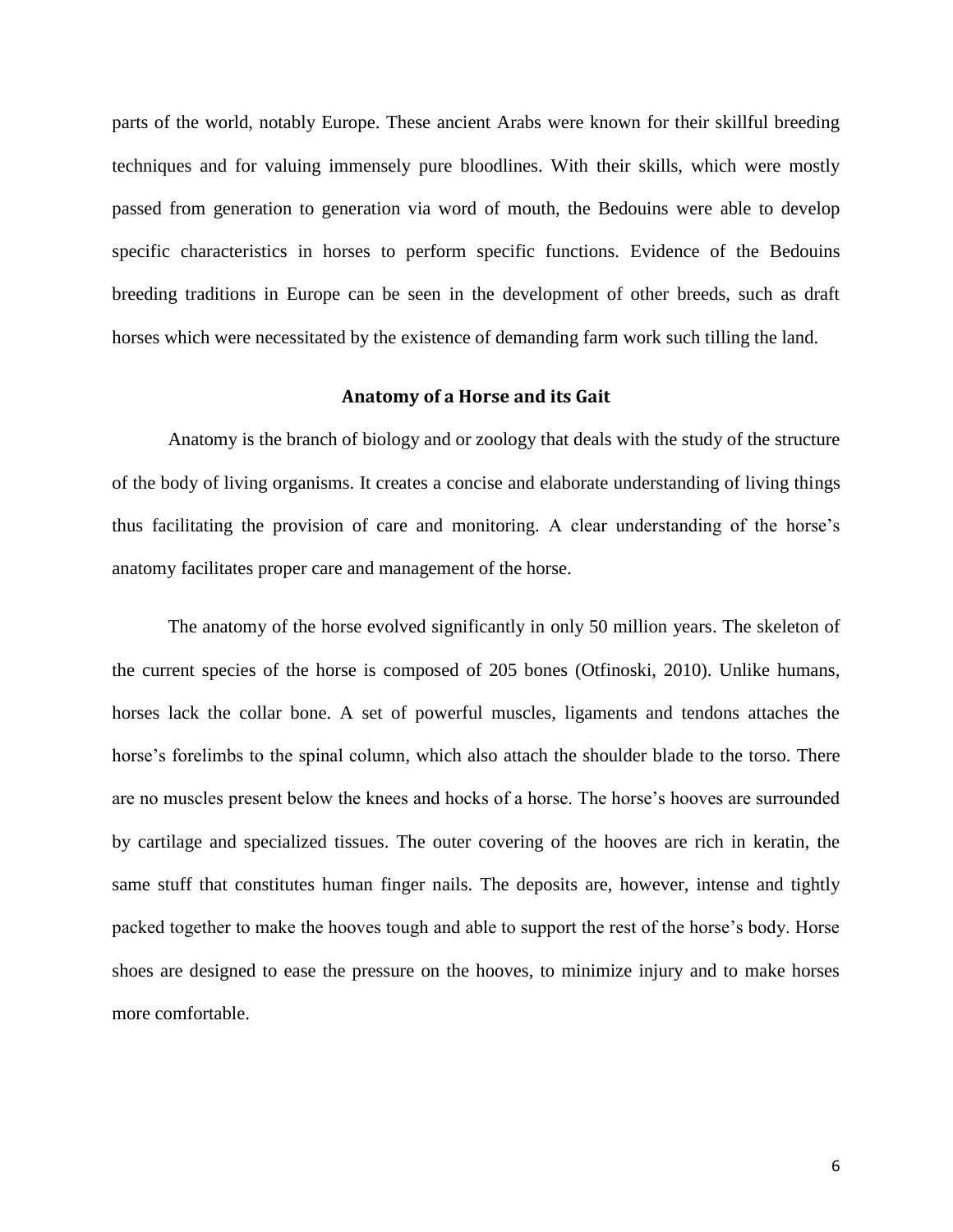Horses are adapted to eating vegetation like grasses. Their digestive systems can comfortably handle forage throughout the day due to the presence of a smaller stomach and longer intestines (Simon, 2006). A fully grown horse can eat an average of 10 kilograms of food a day and drink an average of 40 liters of water. It is important to note the fact that horses cannot vomit. Herders and horse owners must, therefore, ensure that the horses are well fed and get regular medical attention to alleviate possible digestive problems. If these digestive problems are not curbed early enough, they can escalate into colic in horses (or abdominal pain). Chronic abdominal pain can be fatal and is a leading cause of death for horses; most of which many times require surgical interventions.

Horses are laterally eyed with binocular as well as monocular visions (Simon, 2006). They also have perfect day and night vision allowing them to have a clear awareness of their surroundings. Horses are, however, partially color blind since research indicates that horses cannot distinguish the colors red and green. The horse's sense of smell is also well advanced but it is not comparable to that of a dog, although it is better than that of humans.

The hearing system of horses is well developed. The pinna of the ears can rotate up to 180 degrees and can facilitate hearing without moving the head. A recent study by Heleski et al (2014) established that different kinds of noises have different impacts on horses. This study conducted in the United Kingdom revealed that horses displayed a lot of calmness while listening to classical music as well as country music. The horses, however, appeared more distressed listening to rock music and jazz. A different study of the same nature in New Zealand found out that the chances of horses developing gastric ulcers were high if they were stabled where they listen to radio on a regular basis (Smartt & Chalmers, 2009). Indeed, the rate of ulceration in horses stabled where they listen to a radio was higher than horses stabled where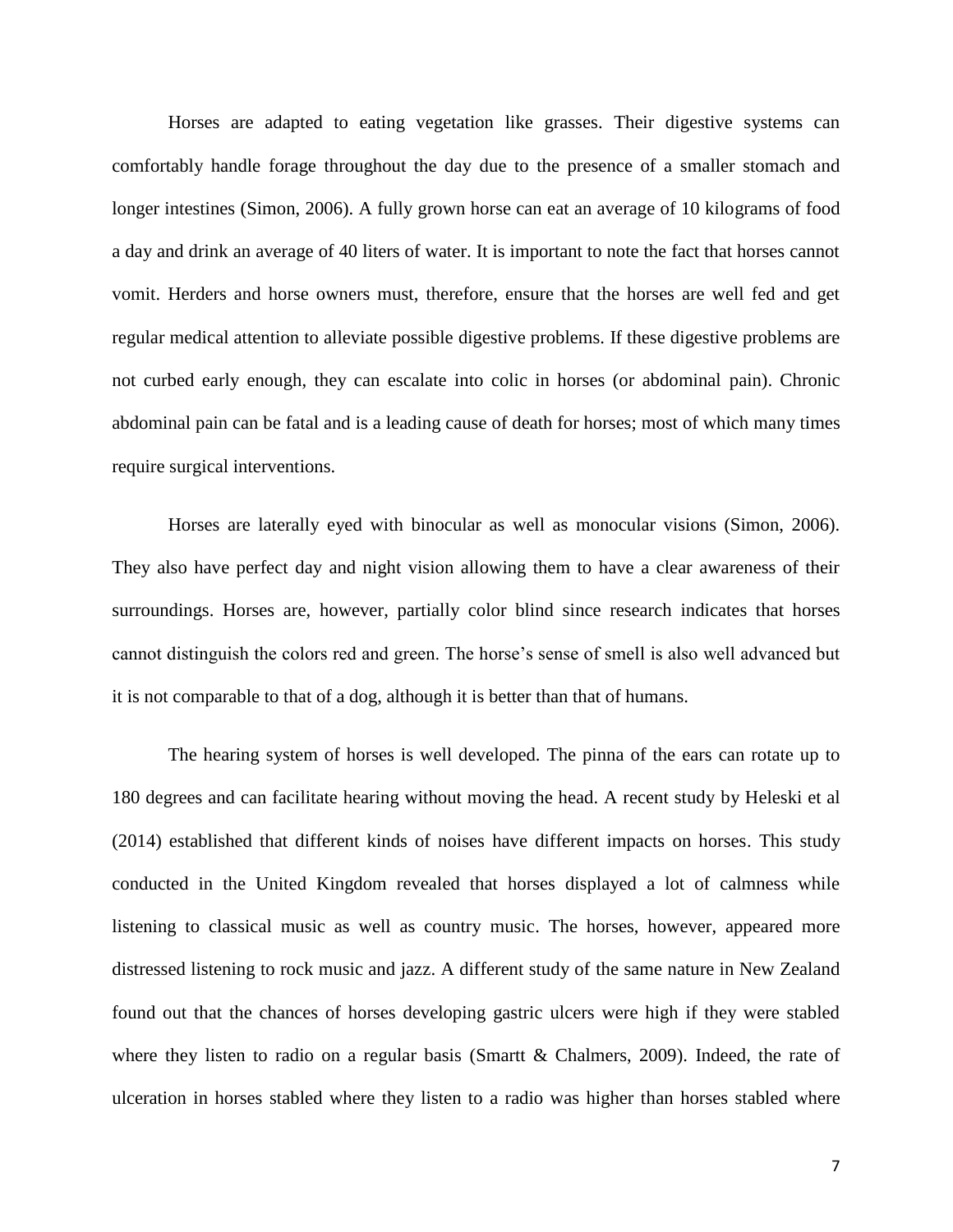they listen to no radio at all. These two studies (Heleski et al., 2014; Smartt & Chalmers, 2009) recommend that horses be stabled in quiet settings to increases the individual performance as well as to facilitate better health for horses.

According to Frandson, Wilke & Fails (2009), a horse can assume four different gaits during movement, namely: walk, trot, canter and gallop. The horse's walk can be described as four beat where every foot hit the ground at least once before movement occurs. The walk speed of a fully grown horse averages six kilometers per hour. The trot or jog is two beat gait. The front right and left hind strike the ground at the same time, followed by the front left and right hind, in a repeating diagonal pattern. The average speed at this stage is 16km/h. Canter or lope is a three beat gait. The average speed is 22km/h. Here, first the left hind limb hits the ground followed by the left forelimb and the right hind limb hit the ground simultaneously hitting the ground and finally the right forelimb finishes the cycle for a single movement before it starts all over again. Gallop is also a two beat gait but varies with lope in that the galloping speeds are higher, normally above 40km/h. The fastest short distance sprint record set by a horse was 88km/h.

These characteristic speeds of a horse complement its nature as a prey animal. When faced with a life threatening situation, the quickest and most immediate response is flight. In case flight is impossible, horses will stand their ground and fight for their own survival. have proven horses to be curious. They have shown that horses usually resort to flight only after ascertaining that the situation at hand is risky or life threatening. Since horses are herd animals, the reaction to a situation threatening an entire herd will be determined by the leading mare. With domestication and selective breeding, the contemporary world has now rendered horses more versatile, agile, and alert with sufficient endurance, and no longer dependent solely on the herd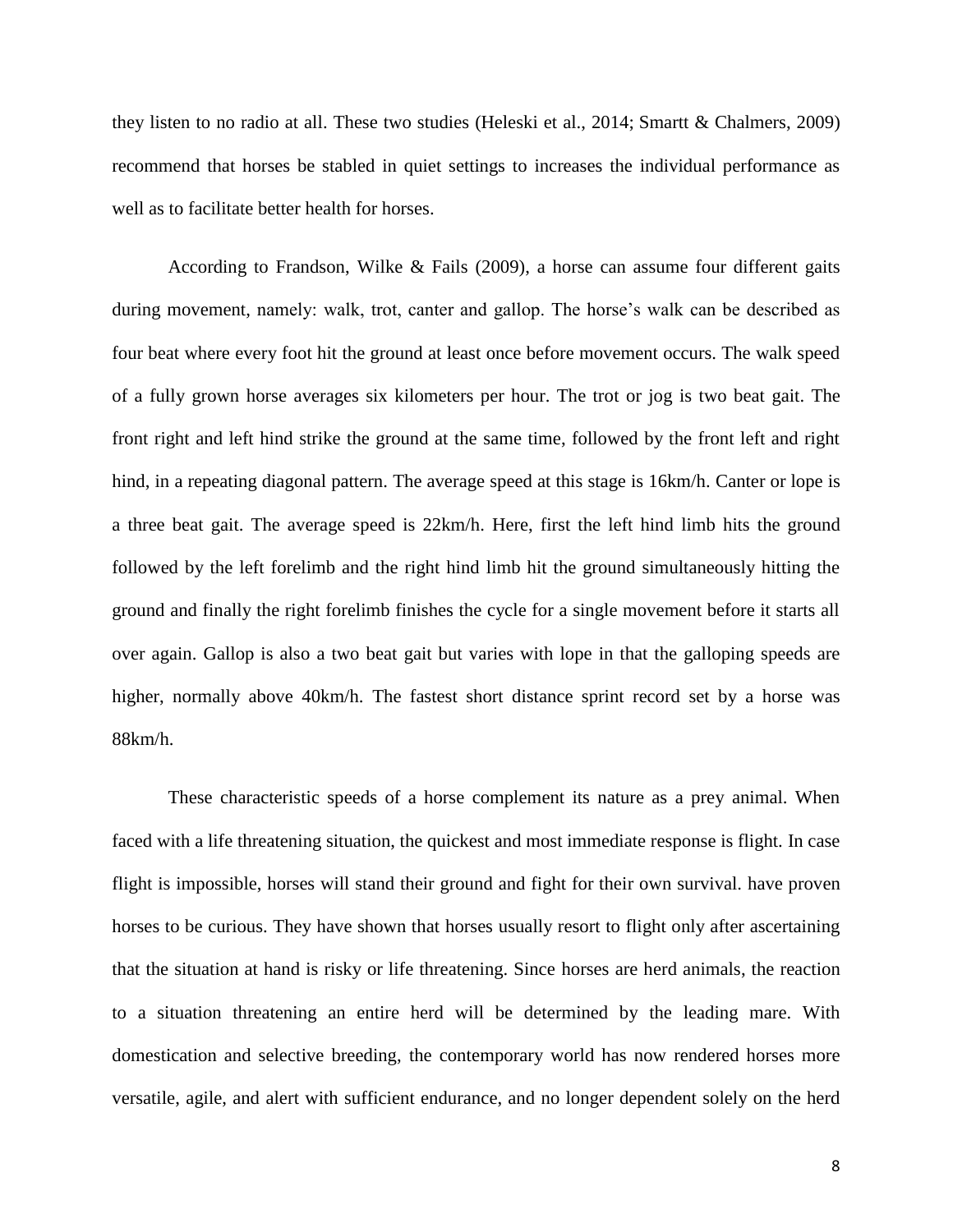for protection. This is an advantage when considering dangerous or sticky situations. Primitive wild horses did not posses these characteristics and were more prone to attack and predation (Frandson, Wilke & Fails, 2009).

Horses have a social life too. They have the capacity to form strong bonds with their own species and with other species as well. Studies have indicated that horses tend to become more aggressive and violent and difficult to tame when isolated as opposed to putting them in a herd. Training, though tedious, can help in addressing this situation. Horses can communicate with each other and with other species through body language, nickering and whinnying (McGreevy, 2013).

#### **Major Diseases in Horses**

Major diseases in horses are those that can be transmitted between horses, or be acquired by different disease vectors. Acknowledging these diseases will help horse owners to ensure successful health management of their animals. One of the major diseases is tetanus. The main cause of tetanus is a bacterial toxin, which is mostly found in soil (Thrusfield, 2013). Tetanus bacteria usually thrive well in oxygen-deprived area such as puncture wounds or wounds that have already recovered. Some of the symptoms of tetanus are stiff neck and muscle stiffness. Tetanus, however, is avoidable through annual use of vaccines (Thrusfield, 2013).

Another major disease is Equine Encephalomyelitis. Also known as sleeping sickness, this disease mainly attacks the nervous system (Gelatt, Gilger & Kern, 2012). It is mainly caused by three strains of equine encephalomyelitis viruses, whose vectors are the mosquitoes. Dominant signs for this disease include depression, fever, partial blindness, incoordination, muscle tremors, and eventual body paralysis (Gelatt, Gilger & Kern, 2012). West Nile Virus is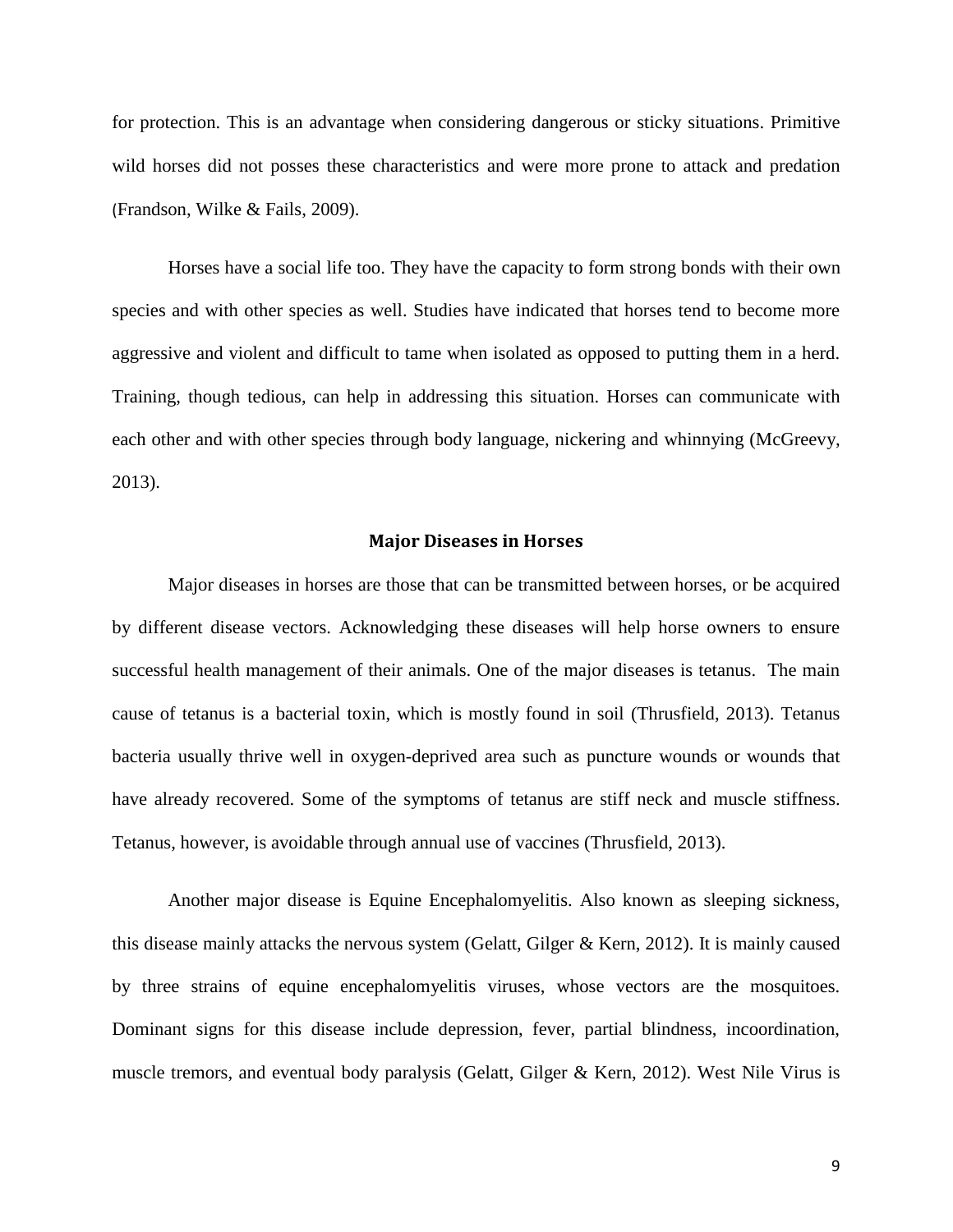also a major mosquito-borne disease in horses. Mainly, WNV is transmitted by mosquitoes though some horses may never show signs of the disease, and eventually they are able to recover (Gelatt, Gilger & Kern, 2012). However, some horses may be severely affected by the disease whose main signs include fever, weakness, limb paralysis, incoordination, head pressing, swallowing problems, and coma. Prevention of these two diseases requires vaccination and sound mosquito control program.

Equine Influenza is another common disease in horses. It is spread through inhalation. Dominant signs include dry coughs, fever, excessive nasal discharge, depression, and weakness. Although this disease is rare, it can cause severe problems leading to bronchitis and pneumonia (Thrusfield, 2013).

Another viral disease in horses is Equine Herpesvirus. Equine Herpesvirus occurs in two forms; EHV-1 and EHV-4 (Gelatt, Gilger & Kern, 2012). These two viruses cause different symptoms for the disease. The EHV-1 is associated with respiratory diseases, reproductive complications as well as neurological problems. Conversely, EHV-4 is only limited to causing respiratory-related ailments (Thrusfield, 2013). Vaccines are available, but must be given prior to infection; otherwise, serious complications can occur. Treatment of the infection ensures reduction in the outbreaks, and the previously infected horses can build-up immunity over time (AAEP, 2015).

Diseases can be acquired from other animals include rabies and strangles. Rabies is another disease prevalent in horses (Thrusfield, 2013). Though it is not common in horses, rabies can be introduced through a bite by infected animals such as dogs and bats. Horse owners are expected to vaccinate their horses against rabies, since their horses can acquire the disease.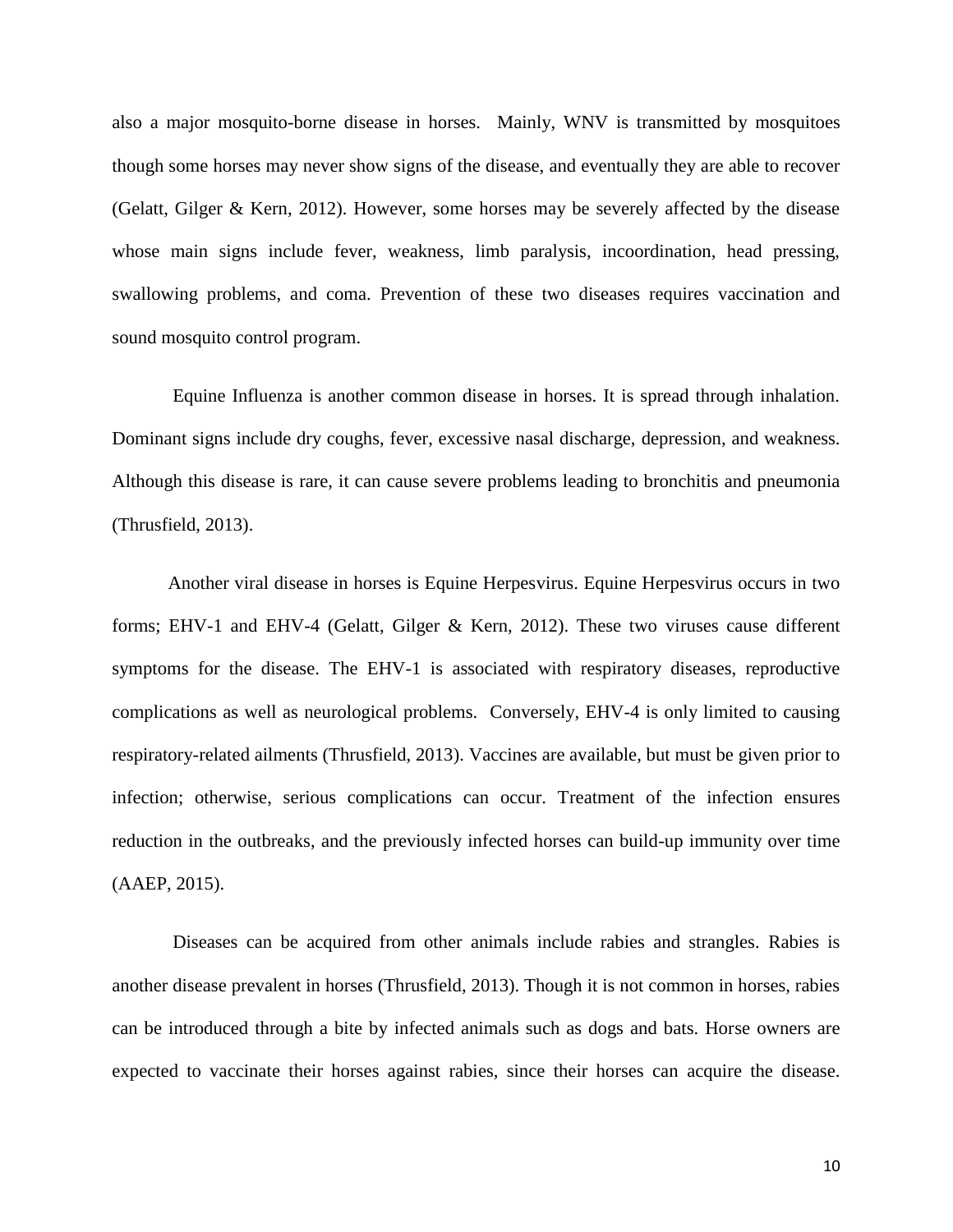Strangles is an infectious diseases in horses. Dominant signs include fever, thick nasal discharge, and lymphadenopathy around the jaws. Mostly, transmission occurs through nasal contamination of feed as well as feeding troughs (Gelatt, Gilger & Kern, 2012).

To finish the list, there is Potomac Horse Fever, a bacterial invasion of blood plus tissues (Gelatt, Gilger & Kern, 2012). Dominant signs include fever, profuse diarrhea, depression, colic, coma and eventual death (Thrusfield, 2013). Having an understanding of these diseases are important to any horse owner as it ensure quick identification of disease occurrence. In addition, it will ensure that horses are kept healthy and vaccinated against them.

### **Feeding Horses**

Horses should be provided with free access to feed such as hay and pasture forages. When forage is not available or limited, then a more a concentrated form of feed must be provided such as grain or pelleted feed. However, there should be a limit based on starch content of the feed being provided. It is recommended for feeding forages or hay to give 1-2% of body weight (Humane Society, 2014), and to give <1% of their weight in high-starch concentrates (Cunha, 2012). Exceeding the amount in high-starch concentrates within a single feeding can result in digestive inefficiencies and cause problems, including laminitis and gastric ulcers. If the feeds have high starch content, there is need to divide the amount into 3 or more feedings (Frape, 2008). Studies have documented that having more grain concentrate within a feed increased the risk of colic and gastric ulcers in horses while high starch content may cause insulin resistance in both young and adult horses. Heavy meals containing too many starchy concentrates should be avoided before active exercise (Cunha, 2012).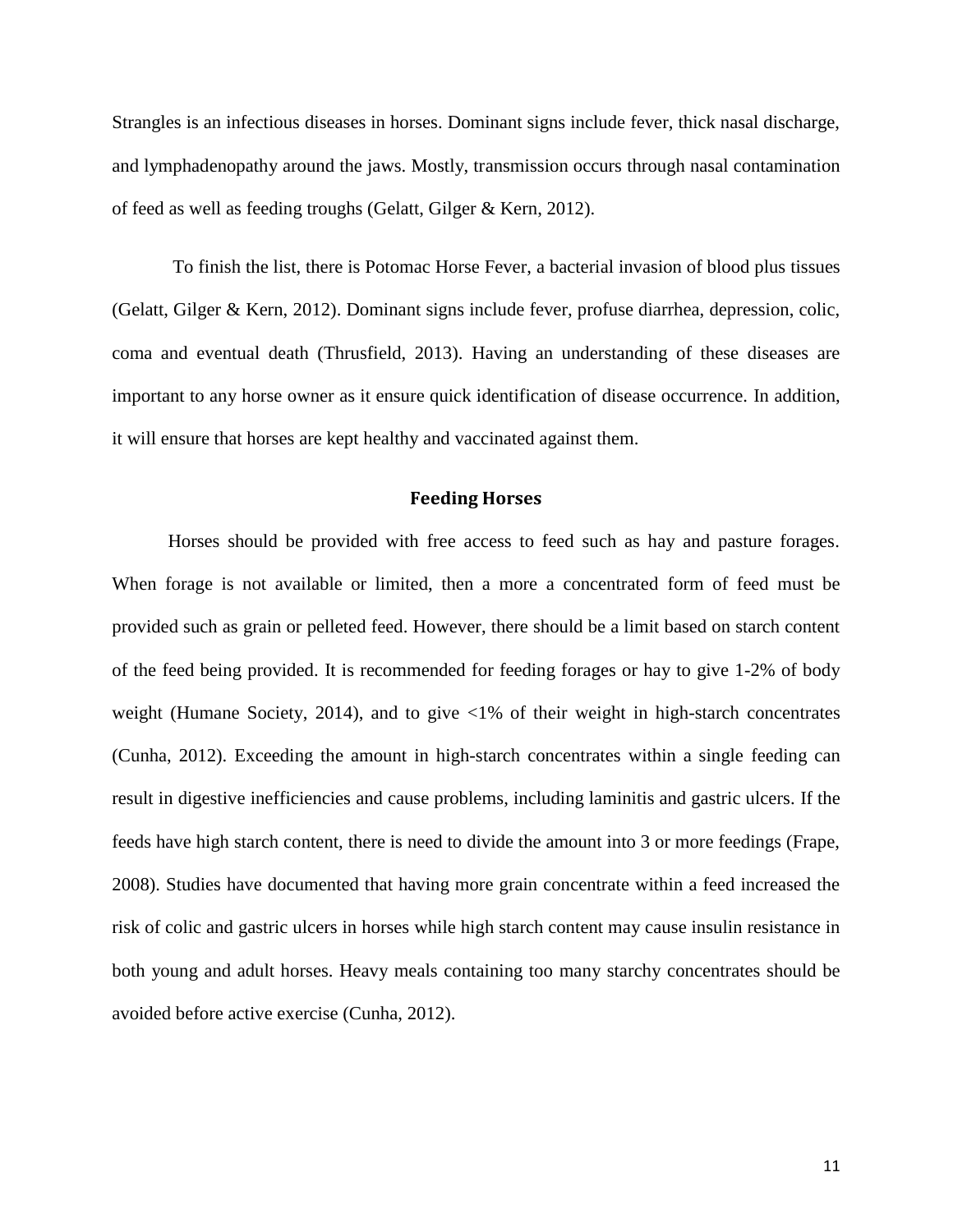Since horses are often receptive to toxins found in feeds, all the feeding material offered to horses should be of high quality. Grains must be stored in dry places to avoid mold formation (Frape, 2008). On the other hand, dusty feed should be avoided as it may cause respiratory problems. In addition to the provision of dry feeds, horses must be provided with sufficient clean drinking water, free of contaminants (Cunha, 2012).

#### **Social Behavior of Horses**

Many horses quickly adapt to various environment, unlike other animals. They are social animals that under wild settings live in small groups. Like other creatures, social behavior of horses developed from adaptive evolution (McGreevy, 2013). They also show hierarchal dominance in the herd and will always form orderliness in order to identify which member controls the behavior of the entire herd. This behavior is important in the creation of a relationship with humans. A domesticated horse will always regard its owners as a herd member, and preferably leader, as a result, they follow human orders (McGreevy, 2013).

#### *Hierarchical structure with the herd*

In the wild, horse herds are often comprised of several distinctive groups, who always share a particular territory. The group has one stallion as its leader. This is despite the fact that the group also contains other mares and adult stallions (Sumpter, 2010). These groups are mostly made up of few horses, but the number can exceed a few dozens. The structure of the group changes over time as young horses are dispelled from the groups to go and join other groups. With this, there will be less competition for dominance.

The need for survival dictates the cooperation among all herd members and makes them always to stick together. Similar to other animals that live in groups, creation of a hierarchy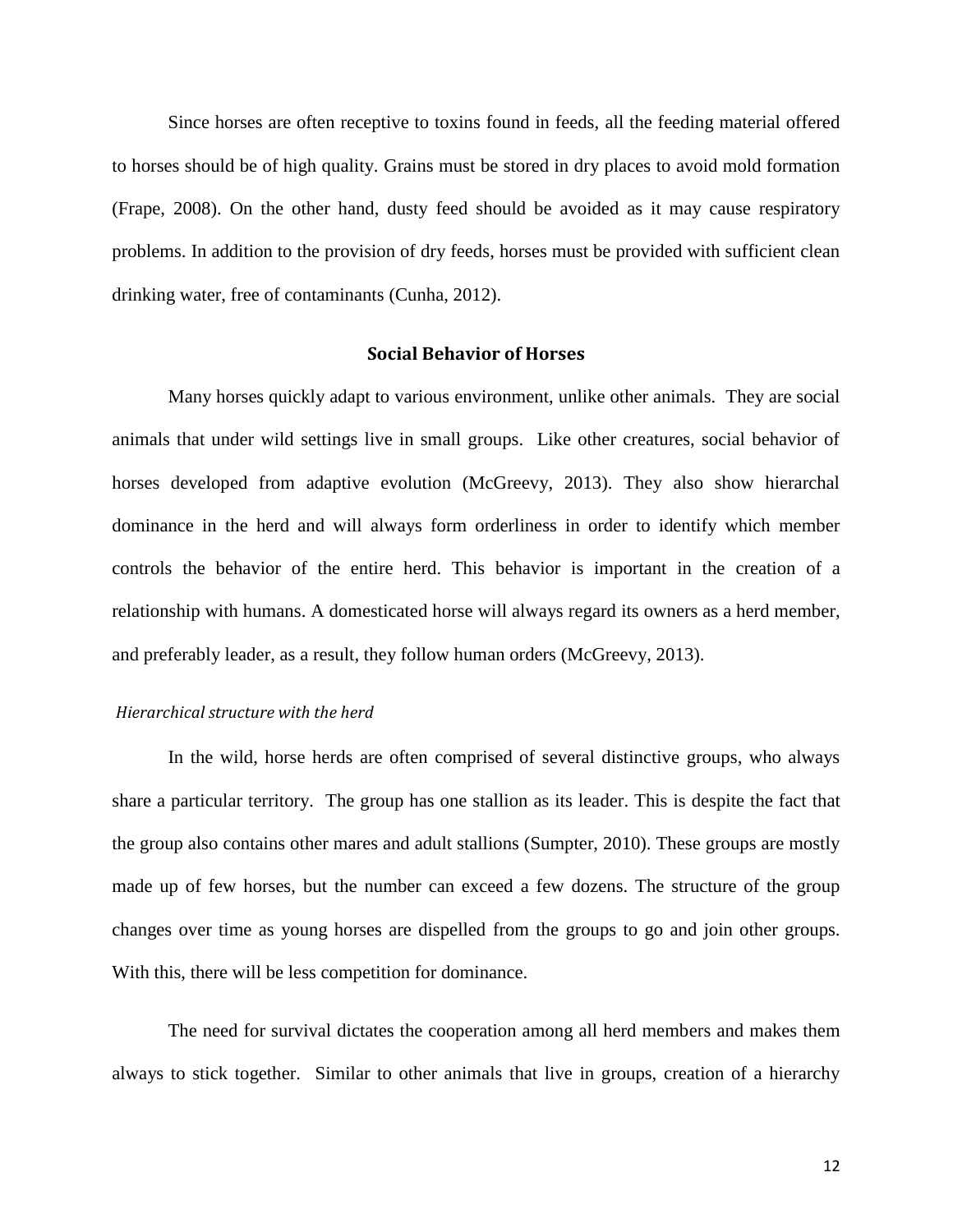order is important for effective functioning of that group (Sumpter, 2010). Competition for dominance would mean increased risk since kicks may cripple other horses making the defenseless, and unable to feed. As a result, the dominant horse is also mandated to control aggressive behavior within the herd to prevent fights (McGreevy, 2013).

Studies done on wild horses have revealed that stallions within a herd are the one who drive away the young ones (McGreevy, 2013). As a result, scientists have theorized that this act is meant to prevent inbreeding so that there are no mating between the parents and their offspring. The young fillies end joining other bands while young colts join bachelor bands until they are mature enough to gain dominance within a band (Sumpter, 2010).

### *Social structure with humans*

Horses usually form a close relationship within themselves, and also with other animals as well as humans. Indeed, horses will develop anxiety and become a challenge to handle if they are kept alone. Isolating horses using closed stable where they can barely see each other may necessitate another animal companion to offer the company and help it reduce stress (McGreevy, 2013). In the case of occurrence of anxiety, while handling a horse, humans will find it hard to manage it. However, with proper training, a horse can learn to live comfortably with humans even without companionship of other horses. Mostly, horses are trained to rely on their handlers by classifying them as members or leaders of their herd (Sumpter, 2010).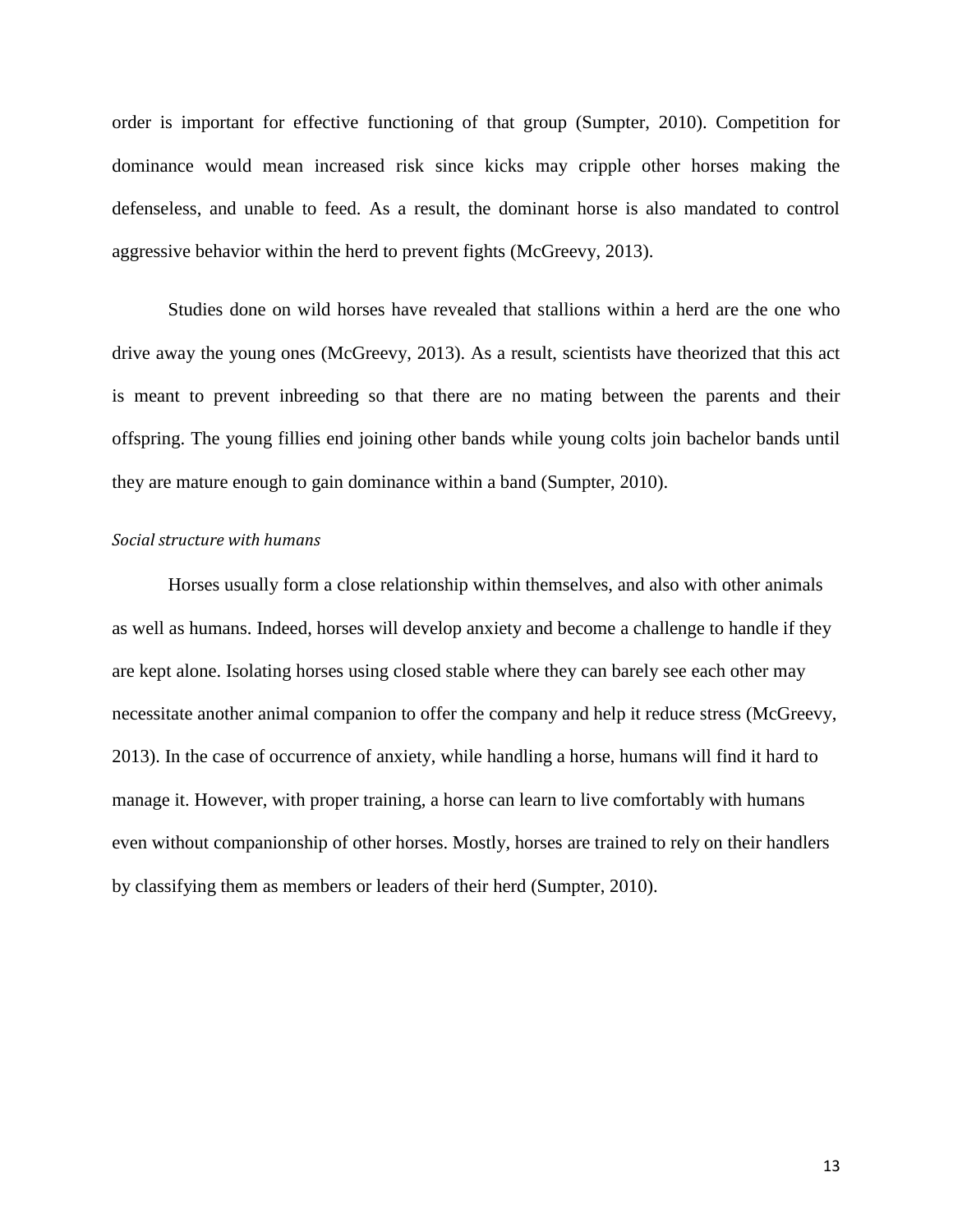## **Chapter 3**

Over the past years, horses have been used by humans for different purposes. In the early years, horses were used in battles and in agricultural activities (Dawkins, 2012). However, their uses have evolved from traditional to modern roles. Their anatomy contributes to the many uses of horses. For instance, their gait enables them to run at a high speed, which explains why they are used for racing. The powerful build of horses has allowed them to be used for a variety of sports, among other uses (Greene, 2009). This chapter will review the different uses of the horse and try to outline how these uses have evolved over the years.

#### **Uses of Horses**

Among these uses of horses is food (Greene, 2009). However, horse slaughtering has been eliminated in some countries while others still maintain it. Other uses include agricultural work, battle and transport (Dawkins, 2012). Horses have pulled canons and carried warriors during battle in past centuries. Also, they were very important for herding cattle within big ranches. As the popularity for the use of modern engine increased, the uses of horses changed from work to recreation animals (Greene, 2009). Currently, some people still use horses similar to the past such as in agricultural work. However, there practices have been greatly reduced or eliminated in some areas, such as in the U.S (Dawkins, 2012). Modern use of horses includes leisure purposes and also for events such sports and weddings.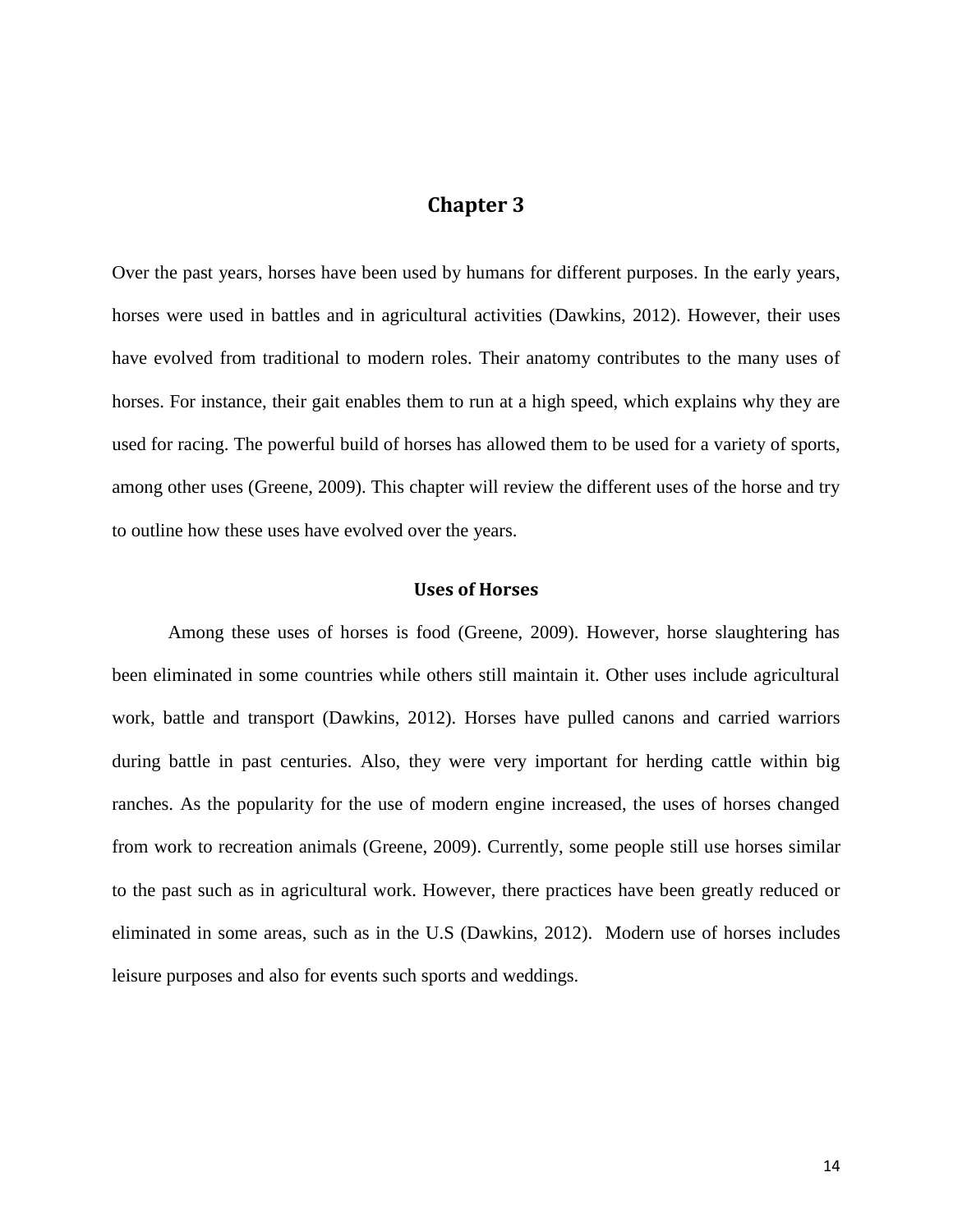#### *Horse For Food*

Horse slaughter has recently hit the headline, becoming one of the current trends in the world of horses. However, slaughter of horses has been in existence for many more years than most people think. Their slaughter gained popularity after the Second World War mostly in Europe (Dawkins, 2012). The reason for this was that low-income earners were unable to buy beef. As a result, people started slaughtering lame and old horses. Eventually, horsemeat consumption spread even to the wealthy people and later turned out to be considered a delicacy (Munro & Munro, 2008). By then, the U.S horse population was so huge, that it became the primary supplier for Europe. There were no specifications of particular breeds to be slaughtered. However, due to outcries by many Americans, the U.S enacted laws banning the slaughter of horses in 2005 (Dawkins, 2012).

#### *Military and Ceremonial Uses*

For almost one thousand years now, the horse has been playing a key role in the life of human beings. In the medieval age, the horse led combat troops to glorious conquest. For instance, horses have been used by riot police in many parts of the world to deal with crowd control. In addition, they have been used by the police to control large groups of people during public gatherings, notably political rallies. Horses have facilitated the movement of people of nobility in particular, e.g., the queen of Sheba from Egypt to Israel when she paid Solomon a courtesy call. Horses have also been featured in marriages and even funerals. In the former case, horses are used to pull a chariot carrying the bride and her groom.

#### *Horses and Sports, and more*

Today horses are used for a variety of activities both leisure and professional (Smiley, 2004). For leisure, horses can be used to tour the countryside. One can also mount his or her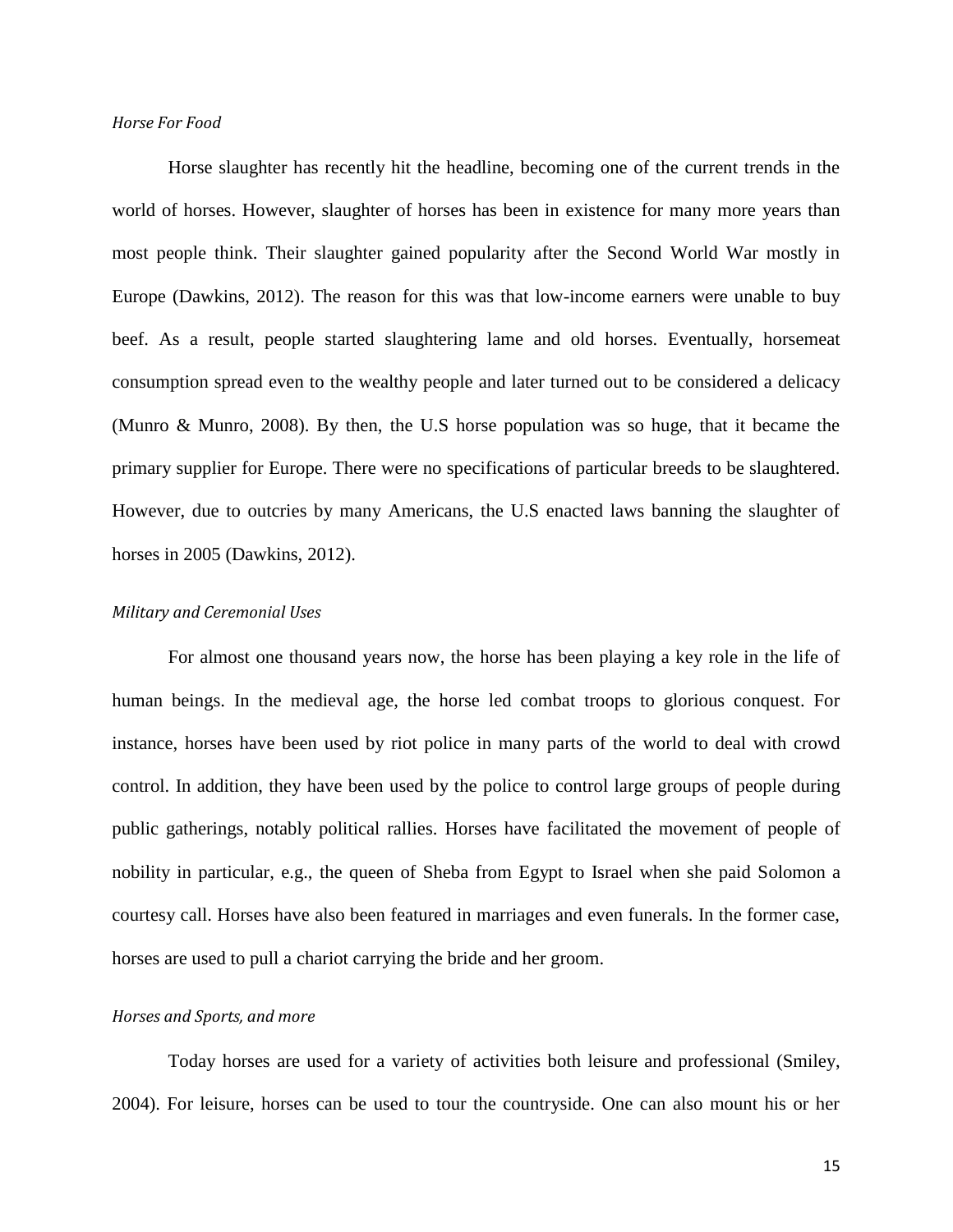horse and have an informal evening trot within the neighborhood. Horses can also be used to herd other animals, especially in big ranches. This is a common practice in Australia and New Zealand, and western areas in the United States. Horses can also be used for leisurely sports e.g. family races. In the steppes of Mongolia for instance, it is not uncommon to behold sights of young teens perched atop the backs of horses many times bigger than themselves, racing like lightning just for fun (Dawkins, 2012).

Horses can also be used during formal sporting events like dressage, eventing, and show jumping. While some people ride a horse for recreational purposes, others train theirs for cart racing, steeplechase, rodeo, polo as well as horse racing amongst others. Strong and wellcomposed horses have over many years been used in sport-related activities accompanied by humans (Greene, 2009). Horses are specifically trained for these competitions and there is often a prize associated with each win. These are among many sports activities that have dominated the use of horses for many years. For many years, the world most famous horse racing event, Kentucky Derby, has seen the racing of world well-known horses. Horses with famous names have won different titles in these activities (Greene, 2009) such as secretariat, Seattle slew, and Affirmed. These events help in creating social fabric and maintaining it. Just like many other different sports, equine-related sports are meant to encourage social and peaceful co-existence.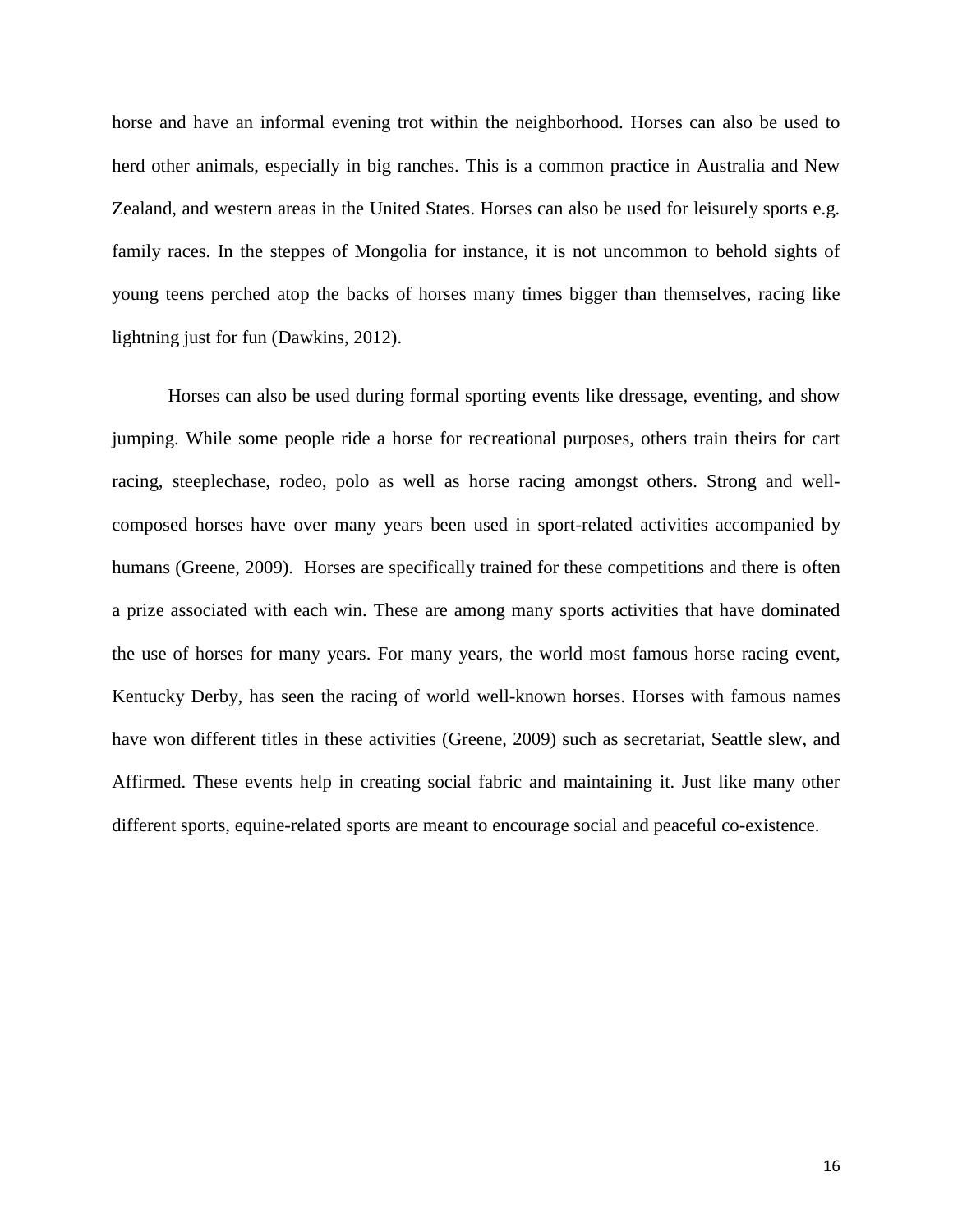## **Chapter 4**

#### **Purchasing and Looking After a Horse**

The desire to have a horse is a valid one. The process of looking for a suitable horse is easy yet complicated at the same time. First, an individual must prepare well financially in order to get a suitable horse because horses can be expensive. Then it is important to buy the proper horse based on the experience of the rider, so age of the horse and level of training become key factors in selection of the horse. A person must also scrutinize the horse to ensure that it is physically and mentally healthy. A distressed animal could indicate mental instability or poor training.

After finances are secured, then the hunt for the proper horse begins. The owner must determine why they want the horse- for what purpose. Will the horse be used for sports such as jumping or endurance? Will the horse be used for daily training or for their children? This is where the decision regarding age and training level of the horse becomes important. If purchasing a horse for a child or inexperienced rider, then possibly an older, more trained horse would be better. If young adult with experience, then a young horse would be a good choice. If the purchaser were an older adult, then a young horse or an older horse would be fine depending on the experience level and goals of the purchaser. Since the older adults are usually busy in their lives and may have fears to get injured or maybe they suffer from health issues, they may prefer a middle age well trained horse. All these factors most be considered when purchasing from hopefully a reputable horse dealer or owner.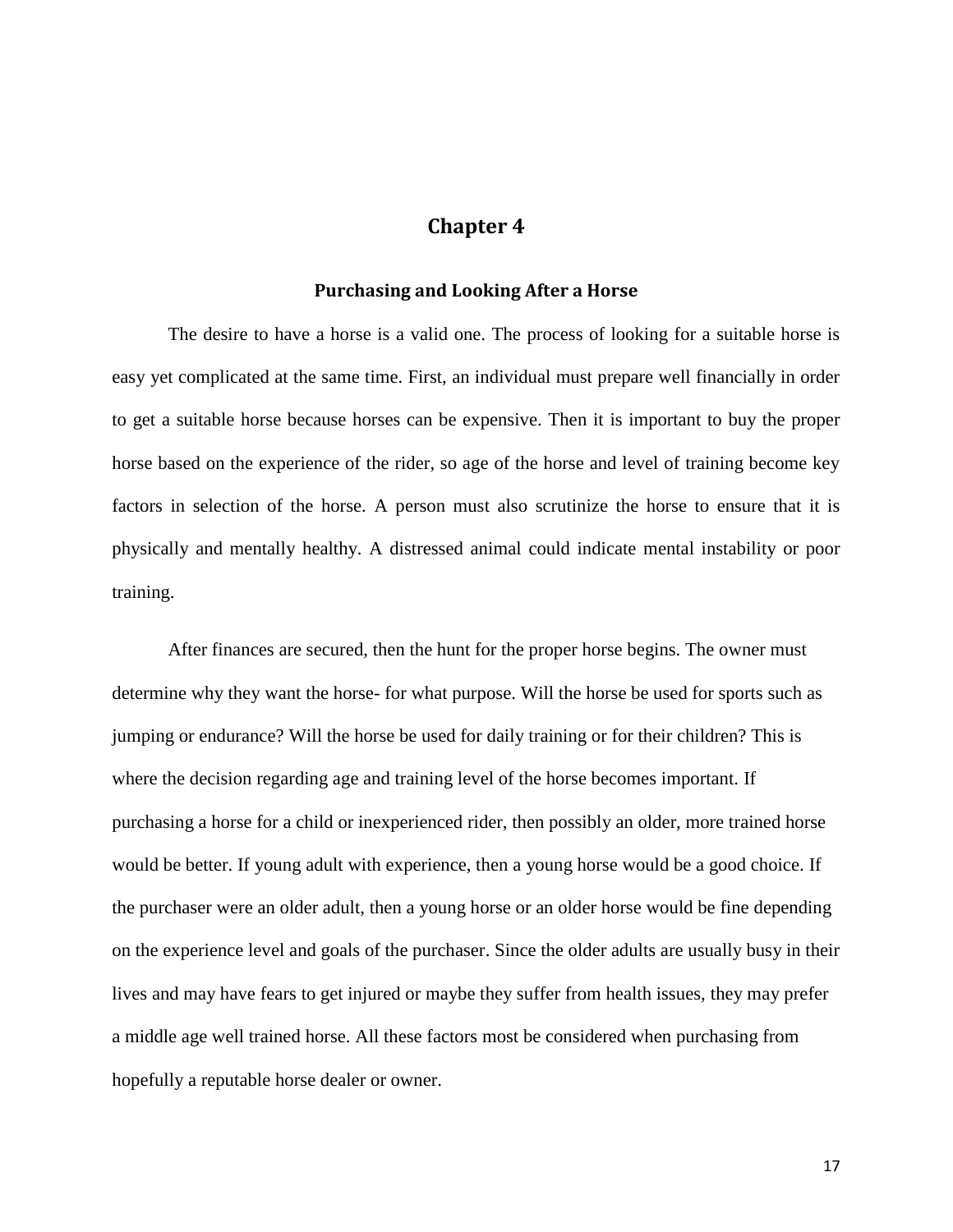A future horse owner most plans for stabling, or a good place for the horse to live. Many owners like to keep their horses in a place for the care and training. Most horses are typically kept in stable facilities or equestrian clubs, though some people have farms with pasture areas. Since horses should be taken care of by providing high quality forage from hay or normal pasture (Smiley, 2004), these latter owner do not have additional expensive of stable fees. Owners need to be sure that stable or feeding areas are clean and trough for grain are high enough to minimize rodent problems. Proper feeding has already been discussed in chapter 2. The horses must also be supplied with plenty of clean water each day (at least 40L per day).

A horse owner must also provide regular veterinary and farrier services for his or her horse. With respect to veterinary care, the need for vaccinations was discussed in chapter 2 under disease of the horses. Veterinary care should also include annual or semi-annual teeth floating, where the teeth are level for grinding food. Looking at the teeth is important in order to ascertain the age of the animal. The horse owner must routinely seek the services of a farrier to look at the hooves of the animal. The farrier will check and trim the hooves and if needed places shoes on the horse.

Purchasing of equipment is an additional consideration. Brushes for grooming, and hoof picks, as well as saddlery is needed. The owner must take time to check the horses when grooming with the brushes for cuts, infections, soreness, and damages to the body, legs, and hooves. This important both before and after exercising the horse.

Daily exercise is important for a horse. Pet or companion horses, such as miniature horses, should be exercised daily for the purposes of their physical as well as mental health. Some people use pet horses for the purpose of bringing kids to horses and equestrian sports,

18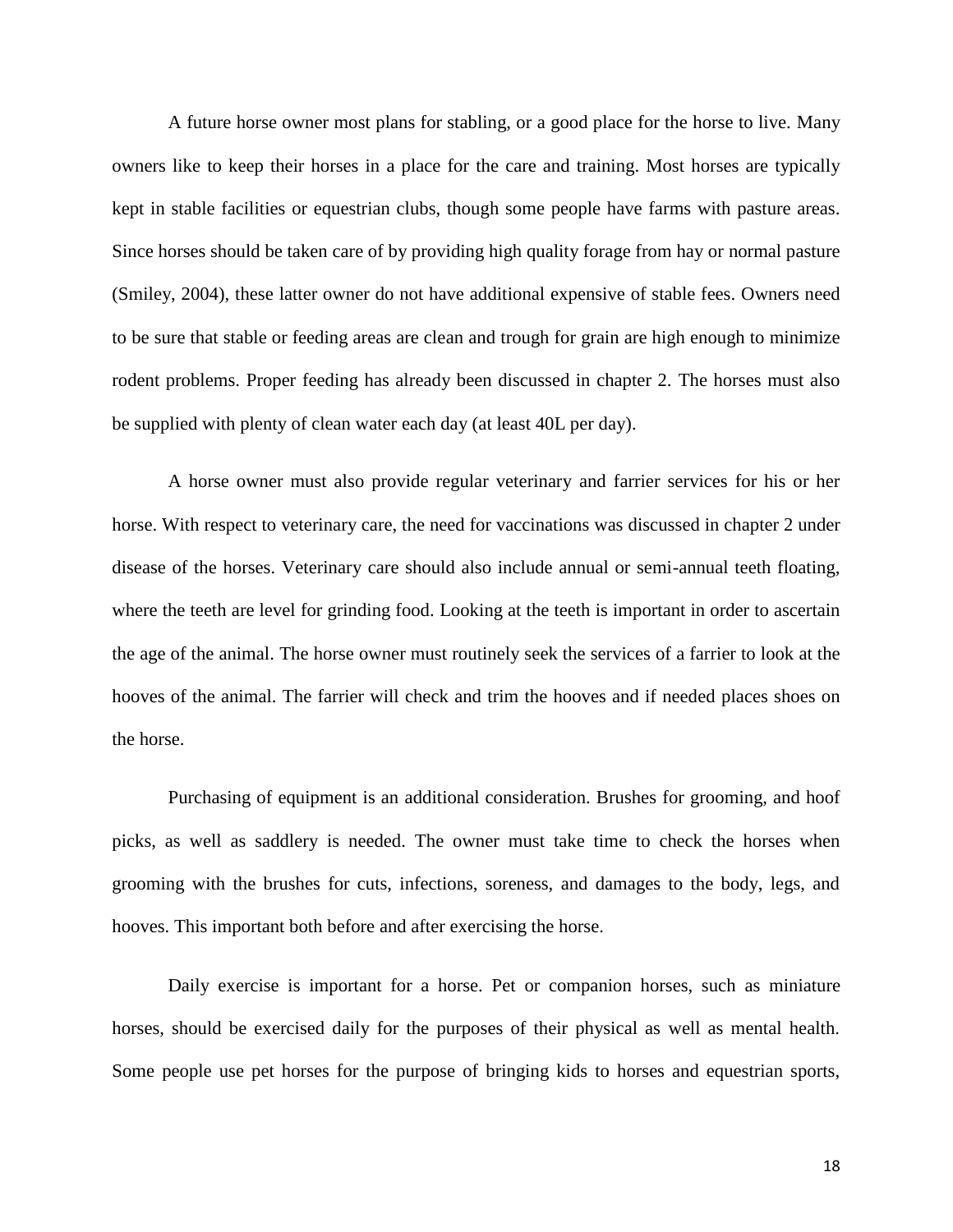enhance children's self-confidence, and get children to learn patience and courage; all these qualities can be acquired through this exercise. During exercise, the owner can see the development of the horse's skills, and eventually the horse becomes eligible to ridden and to be purchase as well. The young horse when trained properly with plenty of exercise will be service longer and have a healthier life.

### **Conclusion**

This paper has reviewed horses and discussed various factors pertaining to horses such their significance in history, their lifespan, their anatomy and the relationship between horses and humans, diseases and feeding. For many years, horses have been close companions for humans. Currently, humans use horses for many different purposes. One of the major uses of horses is a pet to an extent of being given as a birthday present. In this context, people have kept horses for leisurely purposes. The horse is arguably the most adorable animal one can have as a pet. However, this is mostly preserved for the rich people who can afford the upkeep of a horse. They are a symbol of power, affluence, authority, and might.

Horses are also used for different sports activities as the world has been dominated by sports. Amongst the famous sports is horse racing, which is practiced in many countries. Other sports activities include dressage and show jumping, just to name a few others. From all around the world, people can be seen enjoying these sports. Another use of a horse is as a source of food. Although it may seem weird and unethical to many, horse slaughtering is still practiced in some countries. Horses are also important to the security of some countries. Currently, horses are used by the riot police and also in border monitoring.

19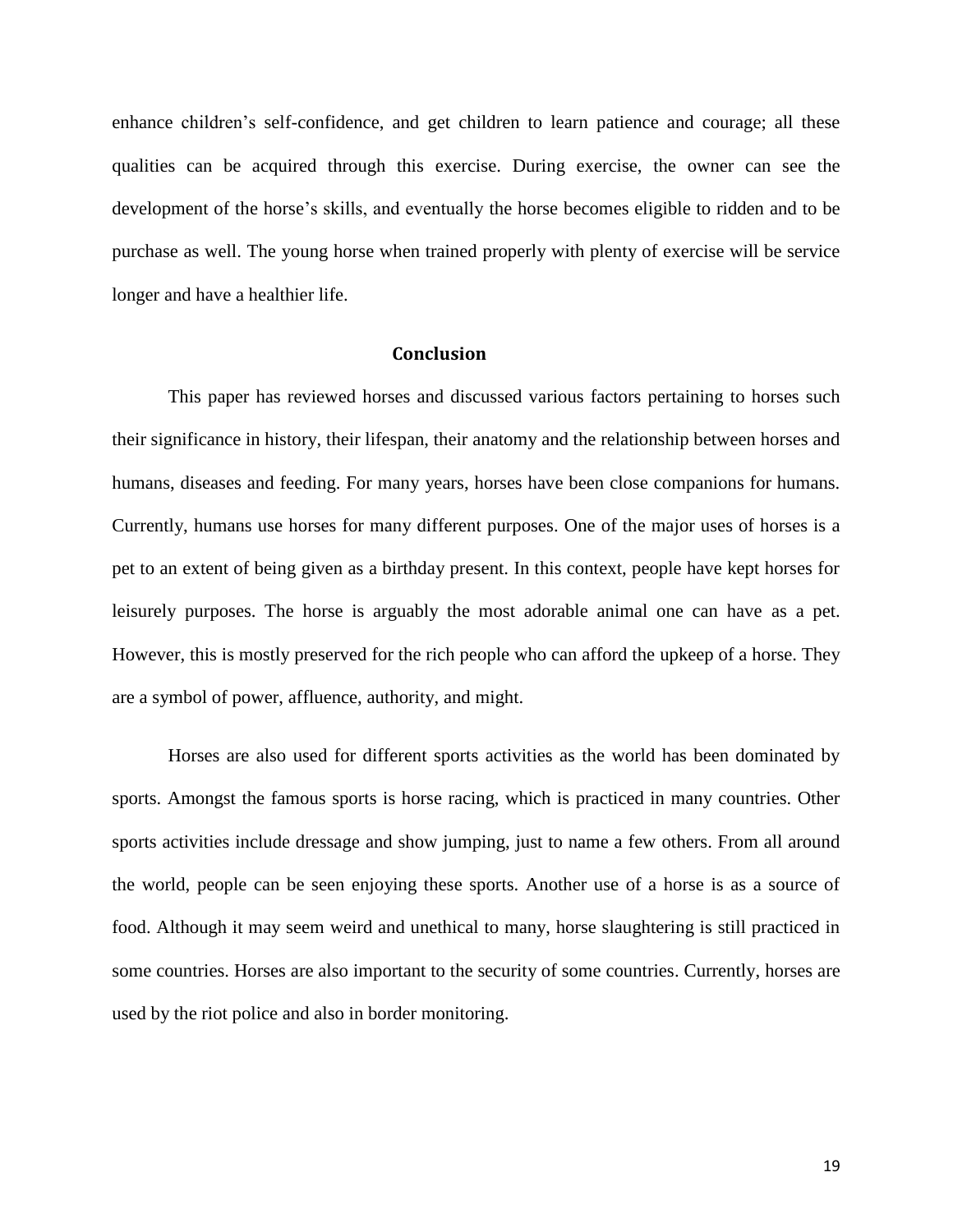With these numerous uses, we can conclude the horse is amongst the most important animals to humans. Therefore, there is the need to take care of this precious animal. This will ensure maximum care is taken of the horses, which means minimal occurrence of injuries, diseases and deaths. However, taking care of horses requires adequate understanding of their diseases, behavior, as well as feeding practices. In addition, it is also worthy to understand the different breeds, their anatomy, and history since as Pam Brown quoted, "A horse is the projection of peoples' dreams about themselves--strong, powerful, beautiful--and it has the capability of giving us escape from our mundane existence" (Inspirational Horse Quotes, 2014).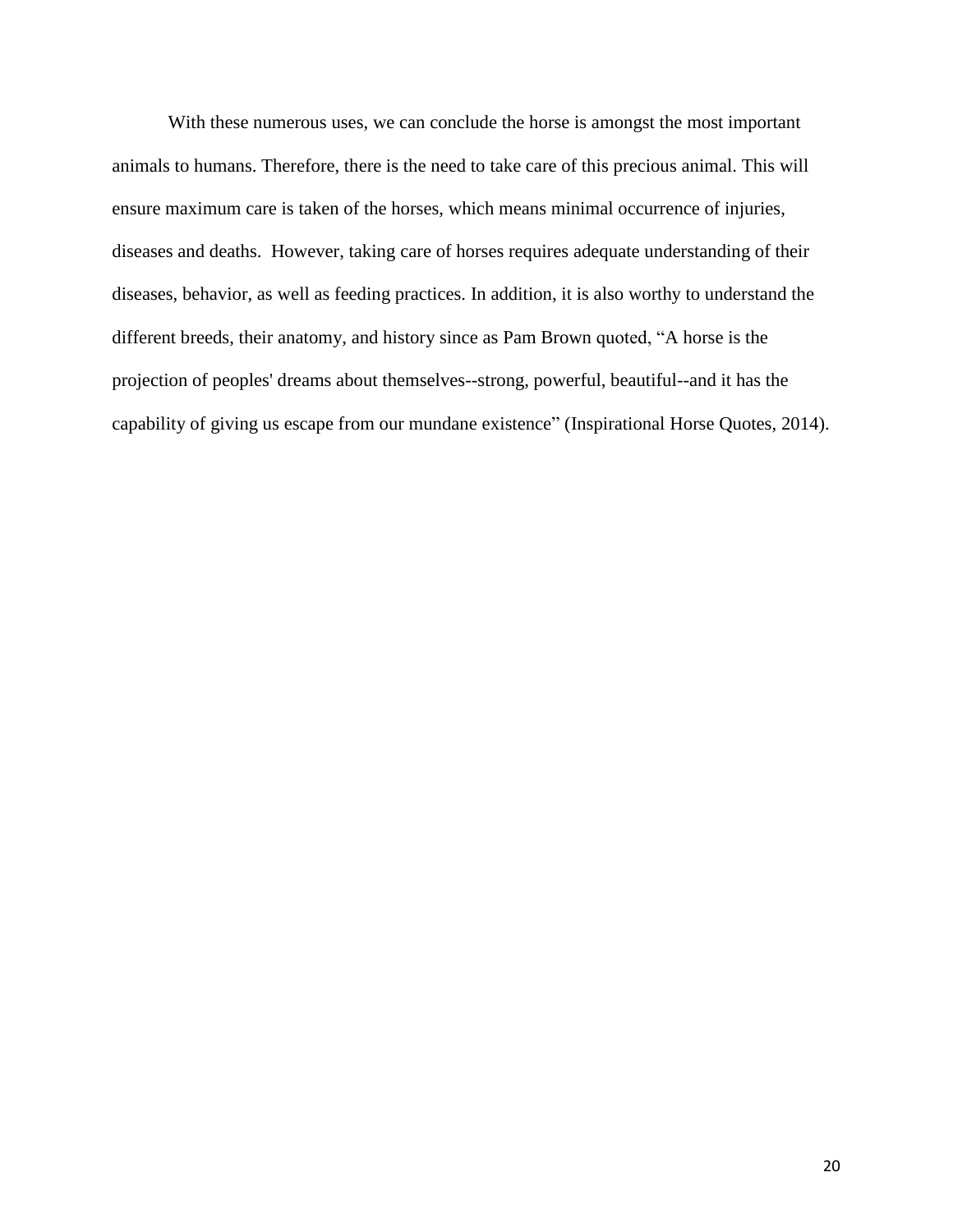## **References**

- AAEP (2015) Equine Herpesvirus webpage. American Association of Equine Practioners, http://www.aaep.org/-i-173.html [downloaded: 02-24-2015].
- Cassidy, R. (2009). The horse, the Kyrgyz horse and the 'Kyrgyz horse'. *Anthropology Today*, *25*(1), 12-15.
- Cunha, T. J. (2012). *Horse feeding and nutrition*. New York: Academic Press. Vol. 5, p. 342- 351.
- Dawkins, M. (2012). *Animal suffering: the science of animal welfare.* New York. Springer Science & Business Media. Vol. 2, p. 152-161.
- Frandson, R. D., Wilke, W. L., & Fails, A. D. (2009). *Anatomy and physiology of farm animals*. John Wiley & Sons. Vol. 45, p. 334-345.
- Frape, D. (2008). *Equine nutrition and feeding.* New York. John Wiley & Sons. Vol. 1, p. 239- 247.
- Gelatt, K. N., Gilger, B. C., & Kern, T. J. (2012). *Veterinary ophthalmology* No. Ed. 5. John Wiley & Sons. Vol. 3, p. 401-414.
- Green, S. (2012). *The Arabian horse*. Minneapolis, MN: Bellwether Media. Vol. 10, p.197-212.
- Greene, A. N. (2009). Horses at work: the harnessing power in industrial America. Harvard University Press. Vol. 2, p. 341-342.
- Heleski, C., Wickens, C., Minero, M., DallaCosta, E., Wu, C., Czeszak, E., & von Borstel, U. K. (2014). Do soothing vocal cues enhance horses' ability to learn a frightening task?. *Journal of Veterinary Behavior: Clinical Applications and Research*. Vol. 10 (1), 41-47.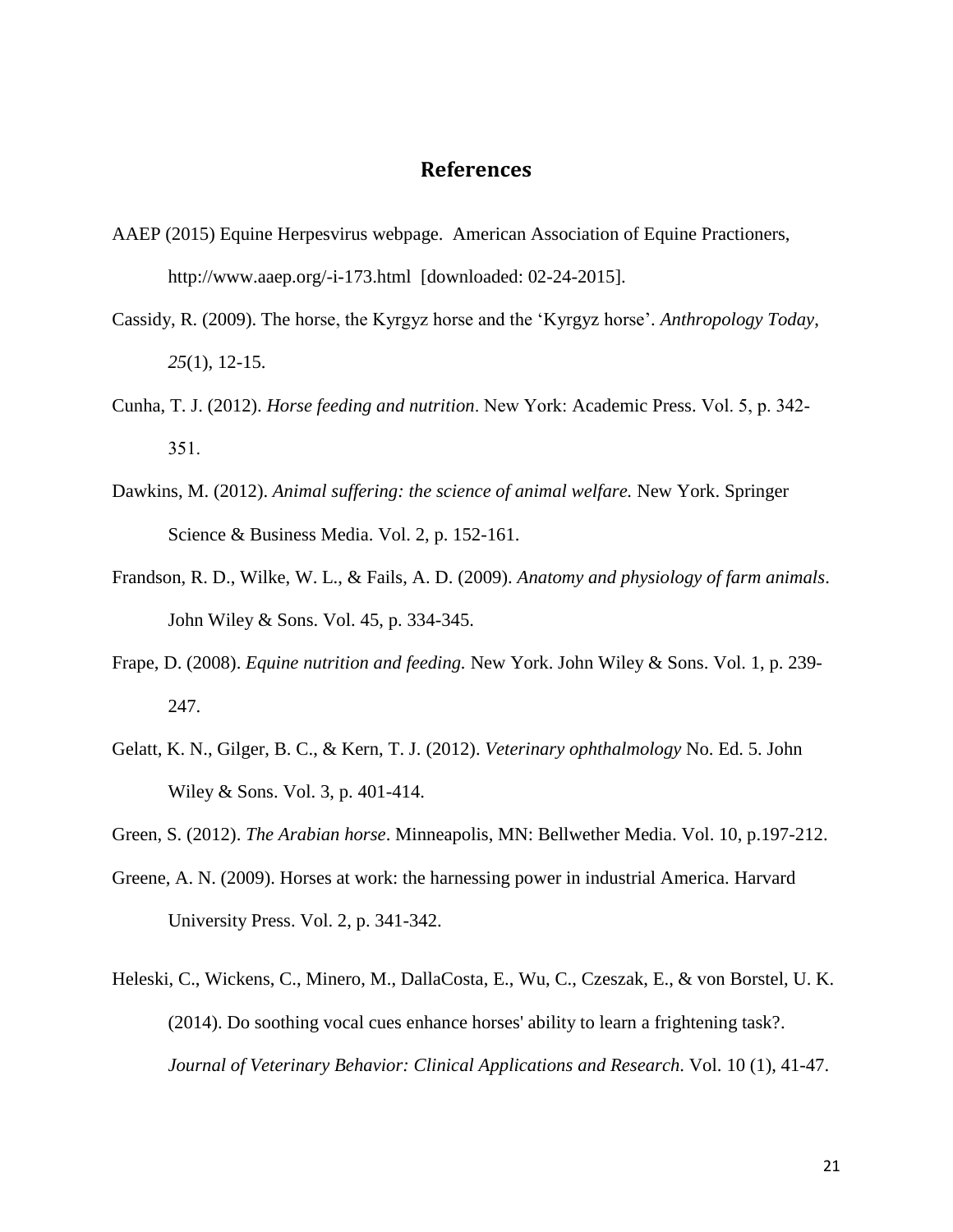- Heuser, R. R. (2009). A horse, a horse, my kingdom for a horse. *Catheterization and Cardiovascular Interventions*, Vol. 74 (2), 371-372.
- Humane Society (2014). The Rules of Feeding Your Horse. From The HSUS Complete Guide to Horse Care. http://www.humanesociety.org/animals/horses/tips/rules\_horse\_feeding.html [downloaded: 02-25-2015].
- Inspirational Horse Quotes. (2014). Retrieved March 9, 2015, from http://www.beliefnet.com/Love-Family/Pets/2010/06/Horse-Quotes.aspx?p=2
- Julien, C. (2006). *Little horses*, North American ed. Milwaukee, Wis.: Gareth Stevens Pub. Vol. 4, p. 532-546.
- Kavar, T., & DovÄ, P. (2008). Domestication of the horse: Genetic relationships between domestic and wild horses. *Livestock Science*, Vol. 116 (1-3), 1-14.

Kummer, P. K. (2013). *Working horses*. New York: Marshall Cavendish. Vol. 8, p. 68-97.

- Lau, A. N., Peng, L., Goto, H., Chemnick, L., Ryder, O. A., & Makova, K. D. (2008). Horse Domestication And Conservation Genetics Of Przewalski's Horse Inferred From Sex Chromosomal And Autosomal Sequences. *Molecular Biology and Evolution*, Vol. 26 (1), 199-208.
- Lippold, S., Matzke, N. J., Reissmann, M., & Hofreiter, M. (2011). Whole mitochondrial genome sequencing of domestic horses reveals incorporation of extensive wild horse diversity during domestication. *BMC Evolutionary Biology*, Vol. 11 (1), 328.

McBane, S. (2012). Horse senses. CRC Press. Vol.15, p.102-113.

McGreevy, P. (2013). Equine behavior. *A guide for veterinarians and equine scientists.* Edinburgh: Saunders. Vol. 4, p. 378-399.